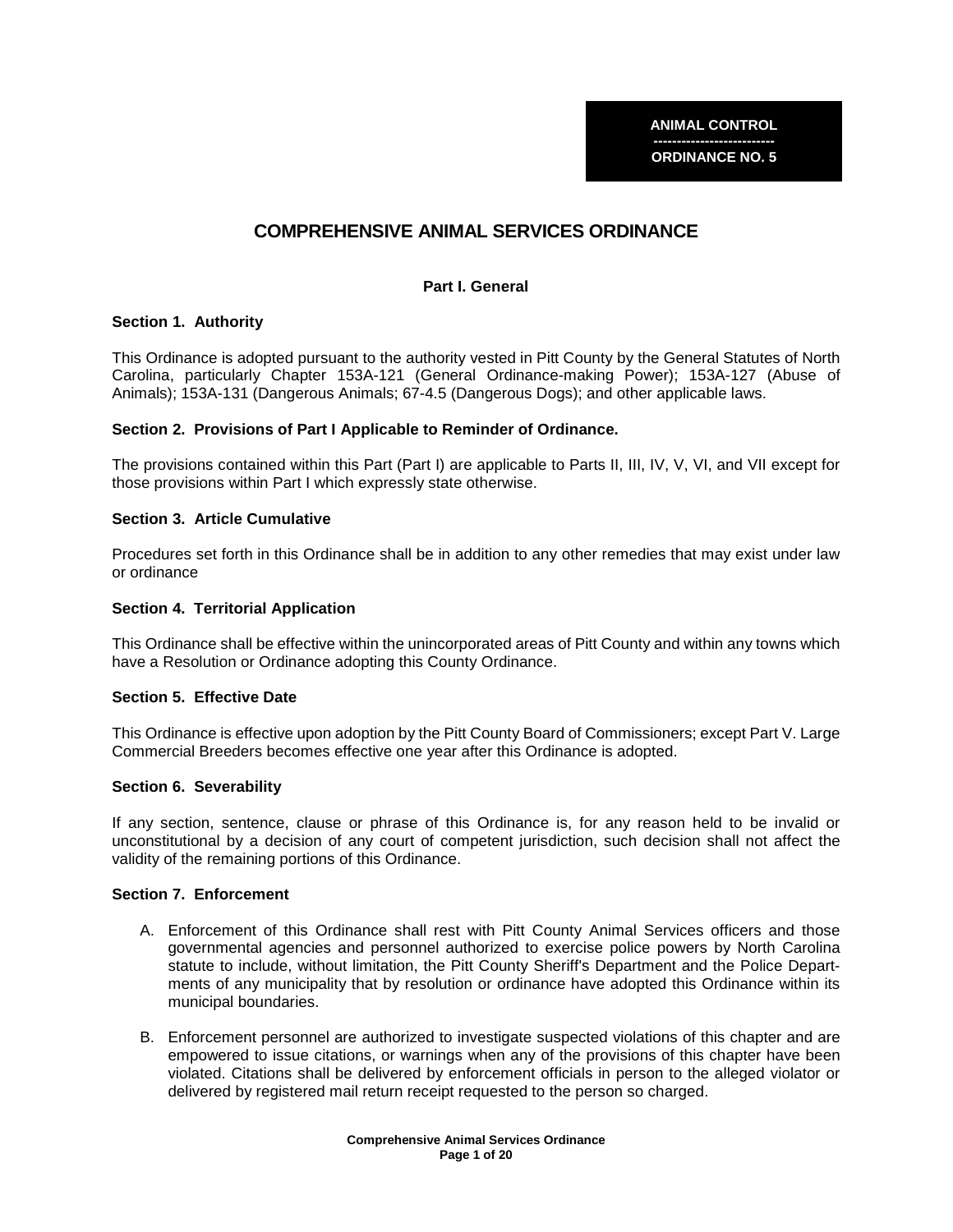C. Where enforcement personnel determine that a violation is a first offense for the person charged, a written warning or citation may be issued at the discretion of the enforcement officer.

## **Section 8. Reenactment and Repeal of Existing Animal Control Ordinances**

- A. This Ordinance is intended to reenact and continue in force some of the provisions of existing Pitt County Animal Control Ordinances (Animal Control Ordinance No. 1: Animal Cruelty and Neglect, Animal Control Ordinance No. 2: Animal Nuisance Ordinance, Animal Control Ordinance No. 3: Dangerous Dog Ordinance, Animal Control Ordinance No. 4: Canine Control Ordinance) previously enacted and amended by the County. All provisions which are not reenacted are hereby repealed.
- B. All pending civil actions or pending criminal prosecutions resulting from the violation of any Pitt County Animal Control Ordinance in effect before now, shall not be dismissed or abandoned by reason of the adoption of this Ordinance, but may proceed the same as if this Ordinance had not been adopted; and civil actions or criminal prosecutions which have not been initiated, may still be filed for acts or omissions, which occurred prior to the adoption of this Ordinance and violated any Pitt County Animal Control Ordinance in effect at that time.
- C. All violations of this Ordinance occurring after the effective date of this Ordinance or the effective date of the relevant Part of this Ordinance, may be enforced in a criminal action or civil action.

### **Section 9. Penalties**

Any person violating the provisions of this Ordinance may be subject to the following actions and penalties in Paragraph A through Paragraph C. The actions and penalties in Paragraph A through Paragraph C are cumulative**.** No penalty shall be assessed without notice of the violation.

- A. Civil Penalty for Parts II, III, V, and VI: The County may assess a civil penalty of \$100.00 for a first offense, \$200.00 for a second offense, and \$300.00 for all subsequent offenses, which must be paid within 10 days and which amount(s) may be recovered by the county in a civil action in the nature of debt. Each day a violation occurs shall be a separate violation. The County may, in its discretion, additionally seek restitution for the actual cost of maintaining, transporting, boarding, or providing veterinarian services for any animal impounded under this Ordinance.
- B. Civil Penalties for Part IV Dangerous Dog: As specified within that Part.
- C. Injunction and Order of Abatement. The provisions of this Ordinance may be additionally enforced by injunction and order of abatement.
- D. Criminal Penalties. Any person who violates the provisions of this Ordinance shall be quilty of a misdemeanor and shall be subject to a fine of \$100.00 for a first offense, \$200.00 for a second offense, and \$300.00 for all subsequent offenses or imprisonment for not more than thirty (30) days. Each day a violation occurs shall be a separate offense.

### **Section 10. Definitions**

**Animal**: The term "animals" includes every living vertebrate in the classes Amphibia, Reptilia, Aves, and Mammalia, but not including humans or invertebrates.

**Animal Services Officers**: Any Animal Services Officer employed or authorized by Pitt County.

**Animal Services Director**: The officer or employee placed in supervision of the Animal Services Department.

**Animal Shelter**: The Animal Shelter operated and maintained by Pitt County and/or a county approved animal protection society for the purpose of impounding animals under the authority of this Ordinance or

> **Comprehensive Animal Services Ordinance Page 2 of 20**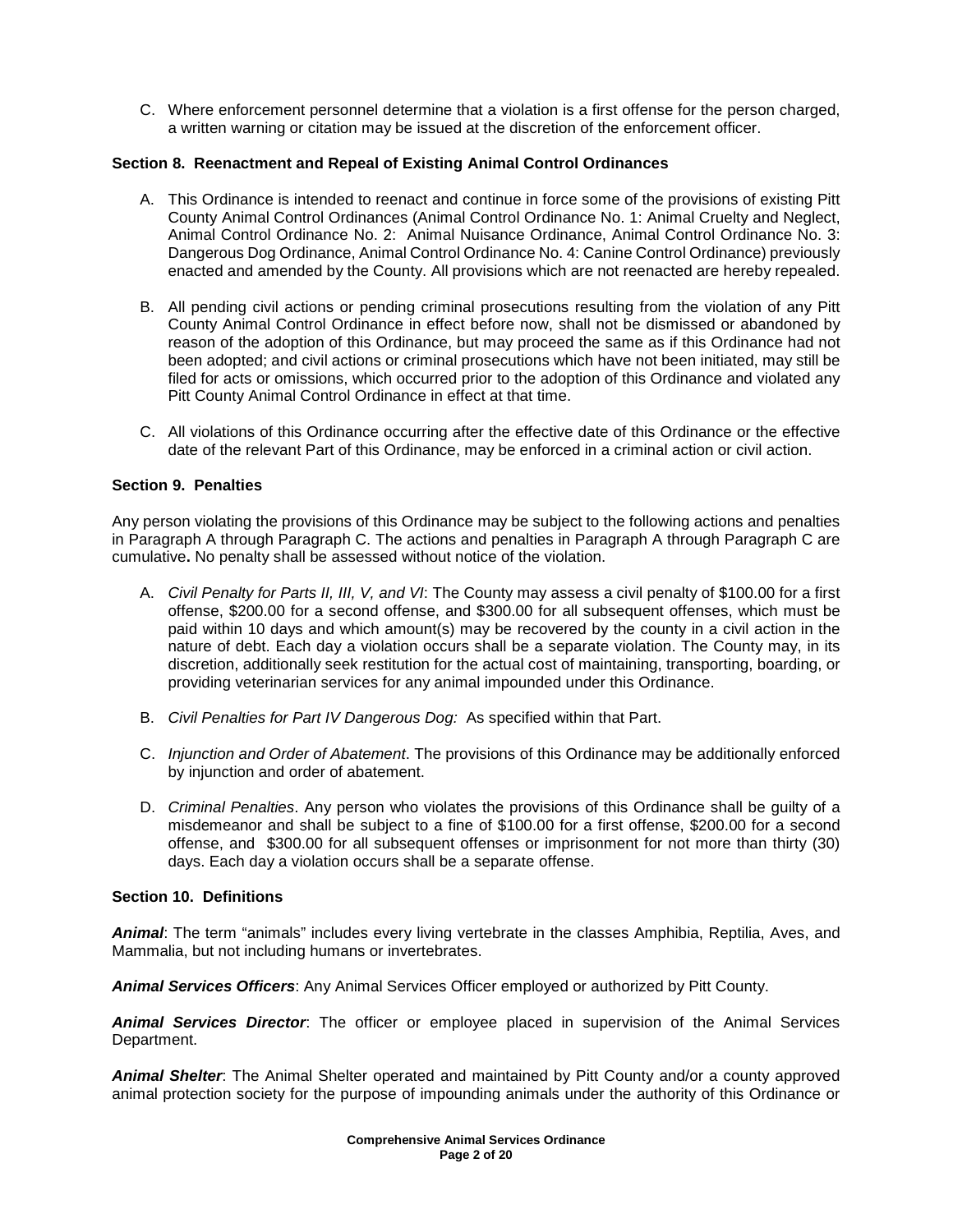the General Statutes of North Carolina for the care, confinement, return to owner, adoption, or humane euthanasia.

**Animal Shelter Director**: That person designated by appropriate authority in Pitt County, and where appropriate, his or her designee, charged with the responsibility and authority to operate the animal program in Pitt County.

**At Large**: Refers to an animal that is not in an enclosure, or is otherwise not under physical control, or is not under the control of the owner or other responsible person by means of a leash, cord, chain or other means of physical restraint. This definition is applicable only to Part III of this Ordinance.

**Attack by a dog**: Any assault or battery by a dog upon a person or domestic animal, to include biting, felling or toppling, tearing of clothing, provoking flight to escape attack, or any other act which could reasonably cause physical injury to the person or domestic animal.

**Bite by a dog**: Any seizing, gripping or grasping, no matter how slight or momentary, by a dog between its jaws of the body parts of a person or domestic animal, so as to cause physical injury to such person or domestic animal. This does not include playful behavior by a puppy that is welcome and not likely to cause any injury, fear or harm to the person or animal.

**Cruelty and Cruel Treatment**: The terms "cruelty" and "cruel treatment" include every act, omission, or neglect whereby unjustifiable physical pain, suffering, or death is caused or permitted.

**Cat**: A domestic feline of either sex including stray.

**Dangerous dog**: Any of the following dogs:

- A. A dog that without provocation has killed or inflicted severe injury on a person,
- B. A dog that has killed or inflicted severe injury upon a domestic animal when not on the real property of the owner of the dog,
- C. A dog that has approached a person when unrestrained and not on the owner's property in a vicious or terrorizing manner in an apparent attitude of attack, or
- D. A dog that has been declared Dangerous or Potentially Dangerous, either under State law or local ordinance, by any North Carolina county or municipality.

**Dangerous Exotic or Wild Animal:** Any of the following exotic or wild animals:

- A. Panthera genus,
- B. Venomous amphibians,
- C. Venomous reptiles,
- D. Nonvenomous reptiles weighing over 50 pounds at maturity, or
- E. Wolves.

**Dog**: A domesticated animal (canis familiaris) of the Canidae family; provided that no wild specie of the Canidae family, such as a wolf, fox, or coyote, shall be considered a domesticated animal, even though raised by humans in domestic surroundings.

**Dog At Large**: A dog off the property of the owner and not under the physical restraint of its owner. This shall include stray dogs found to be running at large or appearing to be lost, unwanted or abandoned; or

> **Comprehensive Animal Services Ordinance Page 3 of 20**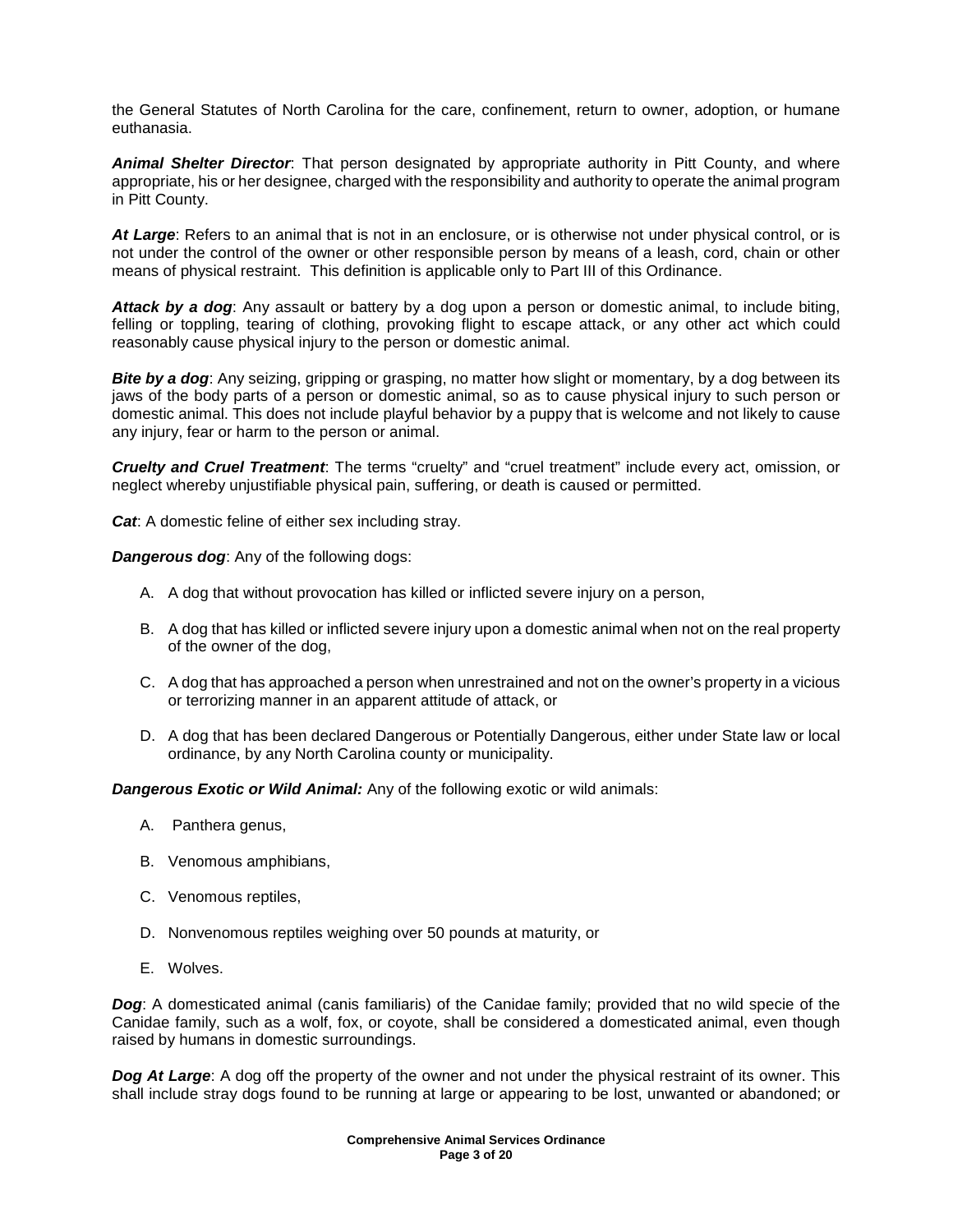whose owner is unknown or not readily available. This definition is applicable only to Part IV of this Ordinance.

#### **Domestic Animal:** A domesticated dog or cat.

**Enclosure**: Pen, paddock, stall, stable, or pasture with properly hung and marked fence.

**Guard dog**: A dog trained by a skilled trainer to recognized security industry or other reasonable standards and presently used under the control of trained handlers to protect persons and property.

**Harboring of Animal**: An animal shall be deemed to be harbored if it is fed or sheltered seven days or more, unless the animal is being boarded for a fee.

**Hazard**: Any natural or artificial object, above or below ground, that could cause harm or injury to the animal.

**Hunting Kennel**: Any kennel owned by a person holding an unexpired North Carolina hunting license and solely operated to house dogs used for hunting purposes.

**Impounded**: Any animal which is received into custody by the Pitt County Animal Shelter, housed at the Shelter or another location designated by the Shelter.

**Keeper**: A person having custody of a dog or who keeps or harbors a dog or who knowingly permits a dog to remain on or about any property occupied or controlled by such person.

**Large Commercial Breeder:** Any person, persons, partnership or corporation that owns, has custody of, or maintains 10 or more female dogs or 10 or more female cats, for the purposes of breeding offspring to sell or trade.

**Lawful Hunt**: A hunt for lawful game conducted on public or private property with the consent of the owner or custodian of the property by a person with a valid license (if required) during the lawful season for the game concerned using dogs customarily employed and suitable for such game.

**Law enforcement dog**: A dog, trained for police work to recognized law enforcement standards and presently used by and under the control of a law enforcement officer to carry out the law enforcement officer's official duties.

**Owner**: Any person, group of persons, business organization or association having the right of property or custody of a dog that keeps or harbors a dog or knowingly permits a dog to remain on or about property occupied by that person, group of persons, business organization or association.

**Owner's Real property:** Any real property owned or leased by the owner of the animal, not including any public right-of-way or a common area of a condominium, apartment complex, or townhouse development.

**Premises**: That portion of land owned or occupied by an owner or keeper, not including any portion of such land that is accessible to the public as a right of way.

**Restraint**: A dog is under restraint within the meaning of this ordinance if it is (1) presently in the physical custody of the owner or other person who has assumed control and controlled by means of a chain, leash, or other like device; (2) on or within a vehicle being driven or parked; (3) within a secure enclosure; or (4) within the dwelling house of the owner.

**Stray**: Any domestic animal that is not under restraint or is not on the property of its owner and is wandering at large, or is lost, or does not have any owner, or does not bear evidence of the identification of any owner.

**Severe injury**: Any physical injury that results in broken bones or disfiguring lacerations or requires cosmetic surgery or hospitalization.

> **Comprehensive Animal Services Ordinance Page 4 of 20**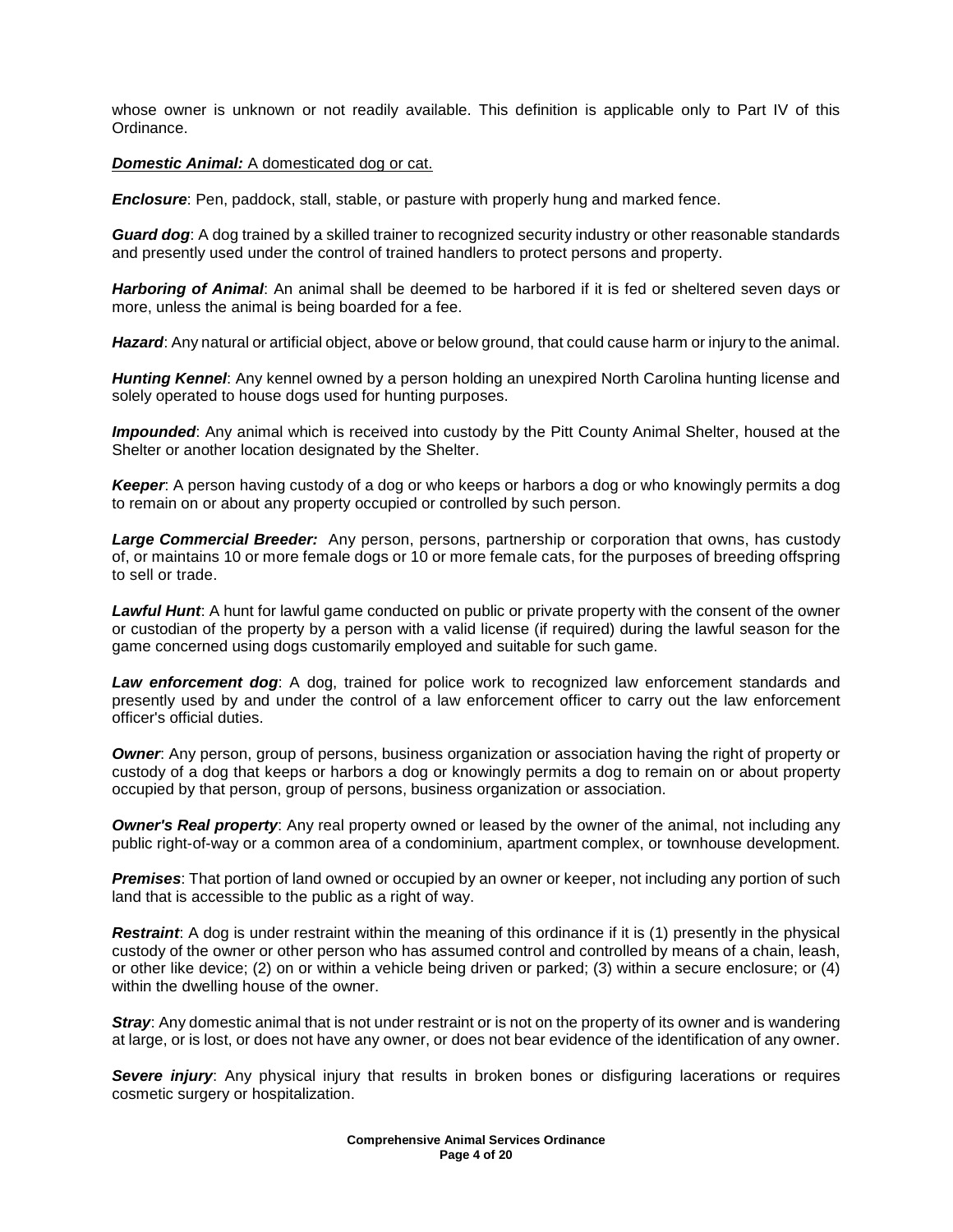**Territorial jurisdiction of Pitt County**: All territory within the boundaries of the County of Pitt, North Carolina, except the incorporated area of a municipality, unless such municipality has consented to the application and enforcement of this Ordinance in such areas.

**Venomous:** secreting venom; capable of injecting venom by means of a bite or sting.

**Vicious dog**: Any of the following dogs:

- A. A dangerous dog, as defined herein, that after having once committed an act making it a dangerous dog or having been determined hereunder to be a dangerous dog, commits a subsequent attack on a person or domestic animal.
- B. A dog that, without provocation, has killed or inflicted severe injury on a person.
- C. A dog that has been declared Vicious by any North Carolina county or municipality.

Wild Animal: Any animal which can normally be found in the wild state, particularly those feral, exotic, dangerous or non-domestic animals which generally do not live in or about the habitation of humans, including, but not limited to, deer, bears, lions, monkeys, raccoons, skunk, squirrels, tigers and snakes.

#### **Section 11. Animal Services Advisory Board**

- A. History of the Citizen's Advisory Committee for Animal Control: The Pitt County Board of Commissioners on November 5, 2002 established a Citizen's Advisory Committee for Animal Control. The Committee initially established had eight seats, with certain attributes for each seat. On October 17, 2005 the Board of County Commissioners voted to make all seats on Committee at-large seats as vacancies occurred, which removed the seat attributes. On April 6, 2009 the Board of County Commissioners added an additional at-large seat to the Committee for a total of nine at-large seats. On March 24, 2014 the Board of County Commissioners added one additional seat, but limited this tenth seat to one term of two years, the appointee to this seat resigned on December 18, 2014, and no other appointment was made to fill remainder of this term, this tenth seat expired on March 24, 2016.
- B. Changing the Name of the Citizen's Advisory Committee for Animal Control to the Animal Services Advisory Board. The Pitt County Citizen's Advisory Committee for Animal Control is now hereby renamed the Pitt County Animal Services Advisory Board (ASAB) which shall have the same membership, 9 at-large members, and shall have the same the rights, duties, and responsibilities of the Committee. Nothing about this renaming modifies the term of appointment of any current member. The stated purposes for creating the original Committee are hereby restated and made applicable to the ASAB:
	- 1. To advise the County Staff and Board of Commissioners concerning Animal Shelter operations and Animal Services policies in general.
	- 2. To recommend schedules and changes thereto for the services provided.
	- 3. To recommend and document operational procedures and changes thereto to the staff and/or Pitt County Board of Commissioners.
	- 4. To advise staff and the Pitt County Board of County Commissioners regarding the development, design, and renovation of new and existing facilities.
	- 5. To review and have input to the Animal Services Budget.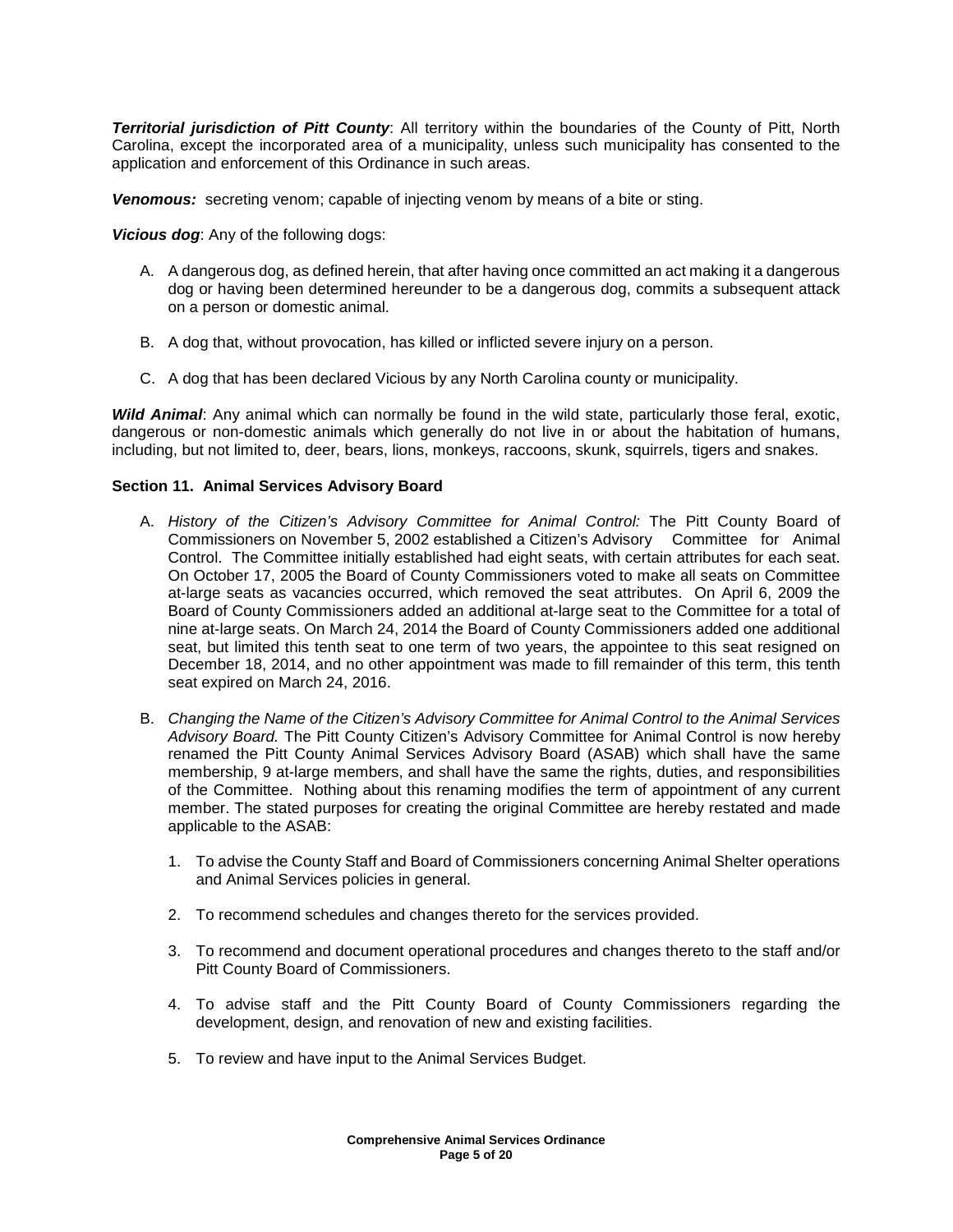- 6. To promote spay and neuter programs and other animal population control programs in the community.
- 7. To organize and promote the solicitation of private funds and in-kind contributions to the Animal Services Department.
- 8. To promote the adoption of unwanted animals.
- C. ASAB Meetings: ASAB shall meet at least quarterly, but may meet more frequently if needed. ASAB may adopt and amend rules of procedure not inconsistent with this Ordinance.
- D. Dangerous Dog Appeals Hearings: ASAB is responsible for hearing any appeals of dangerous dog determinations made by the Animal Services Director under Part IV of this Ordinance.

### **Section 12. Duties of Pitt County Animal Services**

- A. Director of Animal Services
	- 1. The Director of Animal Services is responsible the enforcement of this Ordinance. The Director is responsible for management and oversight of all Pitt County Animal Services employees, including all Animal Services Officers and all Animal Shelter personnel, as they carry out duties under this Ordinance and all those duties necessarily implied to provide Animal Services in Pitt County.
	- 2. The Director is responsible for attending ASAB meetings. The Director will keep ASAB informed of Animal Services' operations and may provide reports, data, and other information as necessary. The Director shall designate some Pitt County Animal Services employee to record minutes of ASAB meetings.
	- 3. The Director is responsible for making determinations under Part IV of this Ordinance. The Director may conduct his or her own investigation or rely on reports gathered by Animal Services personnel. The Director may designate a Pitt County Animal Service employee to make these determinations.
- B. Duties of Animal Services Officers
	- 1. Investigation: The Animal Services Officers shall be responsible for investigating violations of this Ordinance and enforcing the provisions of this Ordinance.
	- 2. Warnings in Lieu of All Other Penalties: If an Animal Services Officers believes the circumstances warrant a warning, then that Animal Services Officer may issue a warning in lieu of all other penalties under this Ordinance.
- C. Pitt County Animal Shelter
	- 1. The Pitt County Animal Shelter houses animals under the following circumstances:
		- a. Animals impounded under any Part of this Ordinance.
		- b. Animals surrendered by owners, after all applicable fees under the Fee Manual are paid.
		- c. Animals brought in by Pitt County municipalities, after all applicable fees under the Fee manual are paid.
		- d. Animals being held for rabies and bite quarantines.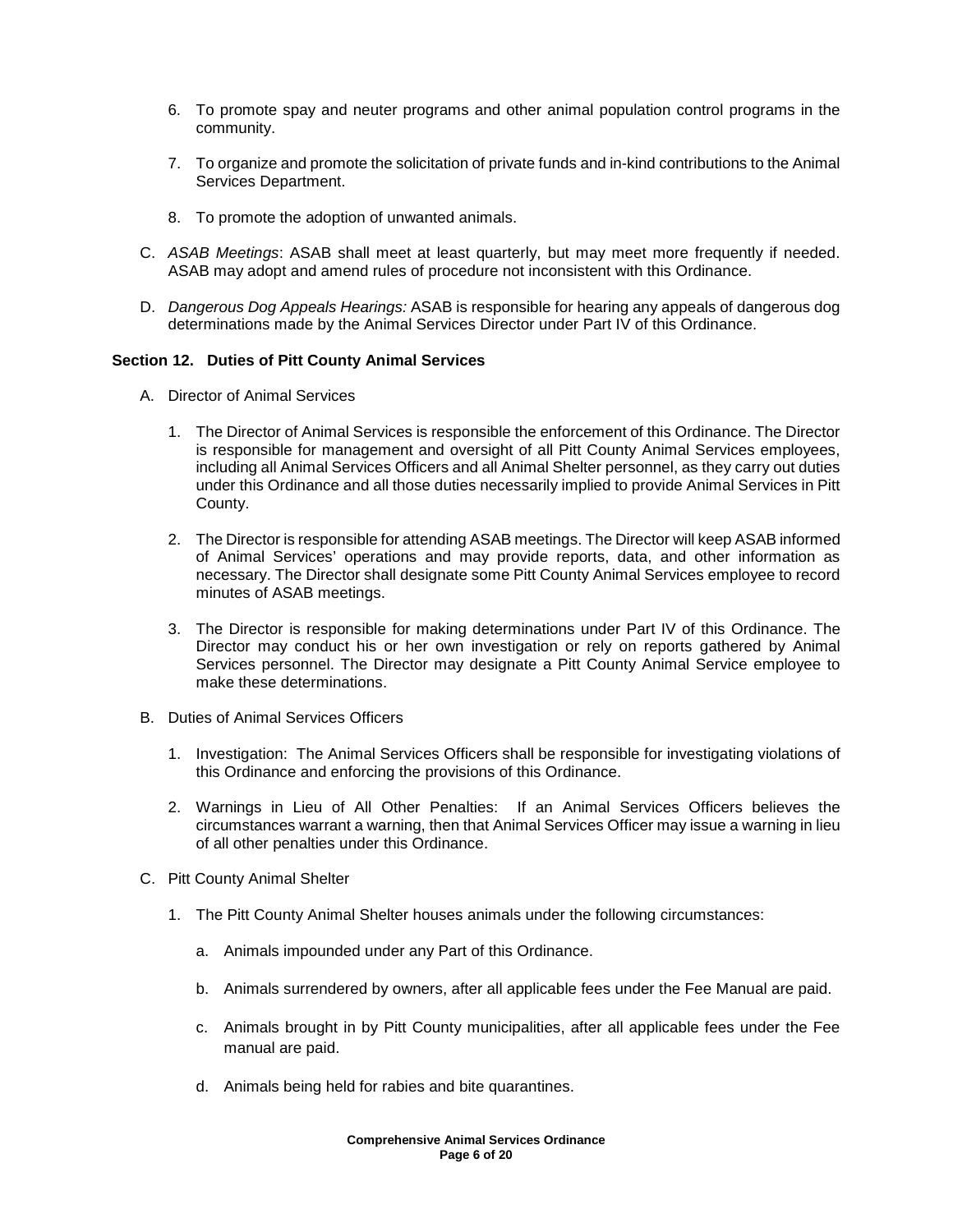- e. Animals seized by the Pitt County Sheriff's Office or other law enforcement agencies,
- f. Any other circumstances that the Animal Services Director deems to be appropriate.
- 2. No animals may be redeemed by their owners until all applicable fines and fees are paid in full. Any person claiming ownership of an animal must present sufficient proof to establish ownership.
- 3. Animals not reclaimed by owners within time period prescribed by the relevant Part of this Ordinance may be adopted to qualifying persons or rescue groups, or may be disposed of by humane euthanasia.

# **Part II. Animal Cruelty and Neglect**

### **Section 1. Mistreatment of Animals; Prohibited Acts**

All animals shall be kept and treated under sanitary and humane conditions, and it shall be unlawful for any person to subject, or cause to be subjected, any animal to cruel treatment. It shall likewise be unlawful for any person to deprive, or cause to be deprived, any animal of adequate food and water, necessary medical attention, proper shelter, protection from the weather or humanely clean conditions.

- A. Food, water, and shelter shall be provided as follows:
	- 1. All animals shall be given at suitable intervals, not to exceed 24 hours, a quantity of wholesome foodstuff suitable for the age and species of the animal and sufficient to maintain a reasonable level of nutrition.
	- 2. All Animals shall have access to a constant supply of clean, fresh water.
	- 3. All animals shall be provided with adequate shelter from the weather and humanely clean conditions at all times. Examples of inadequate shelter include but are not limited to the following:
		- a. Underneath outside steps, decks and stoops.
		- b. Underneath houses.
		- c. Inside or underneath motor vehicles.
		- d. Inside metal barrels.
		- e. Inside cardboard boxes.<br>f. Inside temporary animal
		- Inside temporary animal carriers or crates.
		- g. Shelters located in flood prone areas.
		- h. Shelters that cannot be accessed by the animal for any reason. The following list is a nonexhaustive illustration of situations that violate this provision:
			- i. A shelter surrounded by debris, obstructions, or impediments that may endanger an animal.
			- ii. A shelter that is overturned or turned on its side.
			- iii. A shelter that cannot be accessed because the animal's tether or chain does not allow entry.
- B. Medical care. It shall be unlawful for any person in contact with or having knowledge of a sick, diseased or injured animal to fail or refuse to provide proper medical treatment for the animal or notify the Animal Services Department of the condition. A sick animal shall go no longer than 24 hours without veterinary care.

# **Section 2. Cruel Treatment**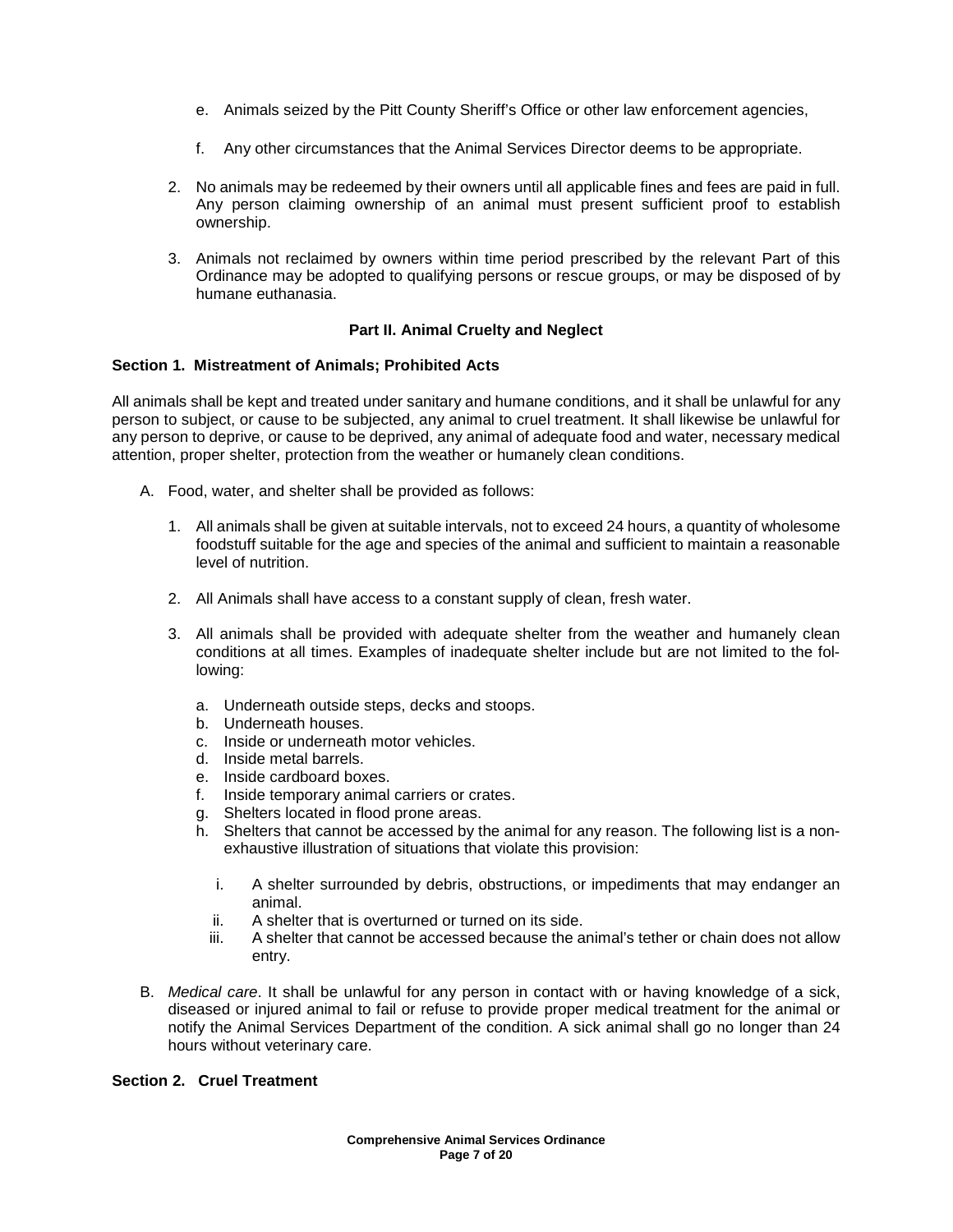- A. Animal cruelty. It shall be unlawful for any person to intentionally molest, torture, torment, deprive of necessary sustenance, cruelly beat or treat, needlessly mutilate or kill, wound, injure, poison, abandon or subject any animal to conditions detrimental to its health or general welfare or to procure any such actions to be inflicted upon any animal. Examples of cruel treatment include but are not limited to the following:
	- 1. Allowing a collar, rope or chain to become embedded in or cause injury to an animal's neck.
	- 2. Allowing a choke or pinch collar to be used as a primary collar when the animal is left unsupervised.
	- 3. Allowing a dog, cat or other domesticated pet to be left outside in inclement weather or extreme temperatures without adequate shelter.
	- 4. Intentionally allowing animals to engage in a fight.
	- 5. Confinement in unsanitary conditions. An unsanitary confinement area is any confinement area that does not allow for the animal to sit down, lie down, or stand, without doing so in urine, feces, mud, or standing water.
	- 6. Allowing animals to live in crowded conditions. Each animal must be able to sit, stand, lie down, and turn around without interference from other animals or objects.
	- 7. Failure or refusal to obtain medical treatment for an animal when, in an Animal Services Officer's or Animal Cruelty Investigator's opinion, such treatment is needed.
	- 8. Using lethal force against an animal, either on or off the owner's property, unless (1) the animal is in the act of attacking and causing severe injury to a human being or any other domestic animal, or unless (2) a human is reasonably afraid the animal is about to attack and cause injury to a himself, herself, or another, or unless (3) the animal has, or appears to have rabies.
	- 9. Permitting any exhibit, function or activity where animals are being cruelly treated or animals run the risk of causing injury to the public or themselves.

### **Section 3. Notice in Case of Injury**

It shall be unlawful for any person who causes injury to an animal including, but not limited to running over or hitting a domesticated animal with any vehicle to fail to notify immediately at least one of the following: the owner(s) or keeper(s) of the animal if known or ascertainable with reasonable efforts made to locate the owner or keeper, an Animal Services officer, the appropriate police or sheriff department, or the animal shelter.

### **Section 4. Destruction of Animals**

Notwithstanding any other provision of this Ordinance, an animal that cannot be seized by reasonable and normal means, or retrieved by an Animal Services Officer and trapped in a humane, live-capture animal trap, or tranquilized by Animal Services, may be humanely destroyed in the field upon the authorization of the Animal Services Director.

### **Section 5. Animal Trapping**

The Animal Services Department or its designated agent is authorized to place, upon request, live animal traps on public or private property to trap and remove stray, at large, unwanted or nuisance animals, including cats. It is unlawful for any person other than an Animal Services officer to remove any animal from any Animal Services' trap, or to damage, destroy, move or tamper with any Animal Services' trap. The

> **Comprehensive Animal Services Ordinance Page 8 of 20**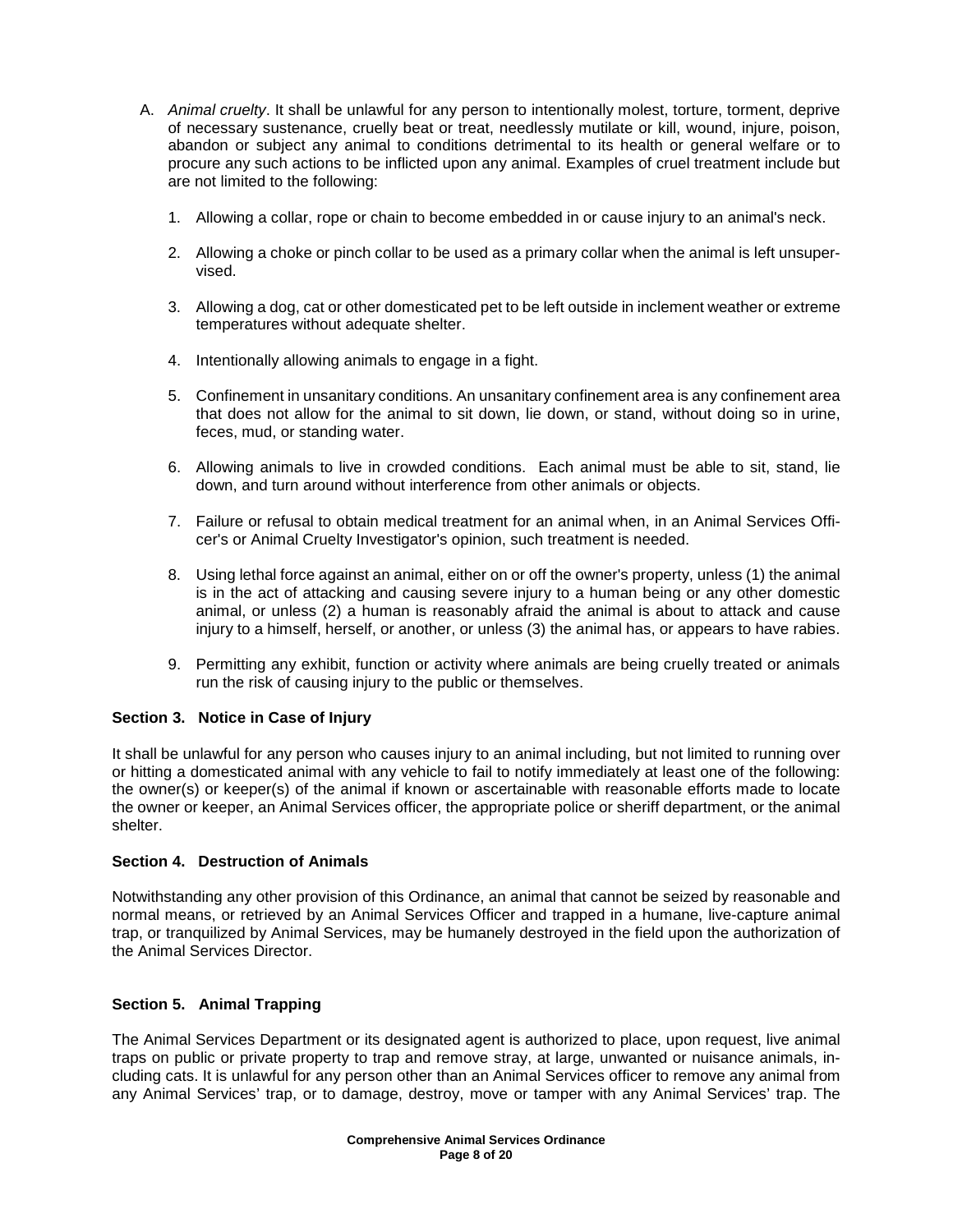Animal Services Department is authorized to receive and impound animals that are trapped by other agencies or persons within Pitt County.

### **Section 6. Impoundment**

It shall be the duty of the Animal Services Department to seize and impound, subject to the provisions of this Ordinance, all animals found in violation of the provisions of this Ordinance whether such animal shall be in the immediate custody of its owner or otherwise.

# **Section 7. Humane Euthanasia**

Notwithstanding any other provision of this Part, any animal impounded that is badly injured, wounded or diseased (not rabies suspect) and that has no identification shall be destroyed immediately in a humane manner. If the animal has identification, the animal shelter shall attempt expeditiously to notify the owner or keeper before euthanizing such animal, but if the owner cannot be reached readily and the animal is suffering, the Animal Services Supervisor or his/her designee may cause the animal to be euthanized at his/her discretion in a humane manner. The Animal Shelter and Animal Services Department shall have no liability for euthanizing injured, wounded or diseased animals.

# **Section 8. Handling of Stray Animals by the Public**

It shall be unlawful for any person, without the consent of an animal's owner or keeper, to knowingly and intentionally harbor or keep in possession by confinement any animal that does not belong to him/her. Any person in possession of a stray animal shall contact the Animal Services within 72 hours to provide notice of the stray animal's description and location or to arrange for impoundment. It shall also be unlawful for any person other than the owner or keeper of an animal to remove its collar, license tag or rabies tag.

### **Part III. Canine Control**

### **Section 1. Exclusion for Hunting Dogs**

This Part shall not be interpreted as restricting persons owning specially trained hunting/working dogs from actually using their dogs for active hunting/working of said dogs in the presence of and/or under the control of the owner or an agent of the owner, while said dogs are actually lawfully being used for hunting or training for hunting in compliance with applicable statutes, regulations, or ordinances of the State of North Carolina and Pitt County and where an active North Carolina hunting license exists.

### **Section 2. Dogs at Large Prohibited**

Every dog shall have an owner who shall be responsible for its care and control.

- A. It shall be unlawful for any owner to permit a dog to be at large.
- B. An owner may lawfully permit a dog to be at large in the course of a show, obedience school, tracking tests, field training, or other events sanctioned or supervised by a recognized organization, as long as the dog has not been declared dangerous under Part IV of this Ordinance or by any other local government in North Carolina.
- C. It shall be unlawful for any person owning or having possession, charge, custody or control of any dog to take the dog into or allow the dog to enter any public park without being at all times under restraint as defined in this Ordinance.
- D. It shall be unlawful for any person owning or having possession, charge, custody or control of a female dog to allow that dog to be at large during its estrous period. During this period, the owner or person having possession of the dog must restrain the dog in an enclosure in such a manner that will prevent the dog from coming in contact with a male of its species. This section shall not

**Comprehensive Animal Services Ordinance Page 9 of 20**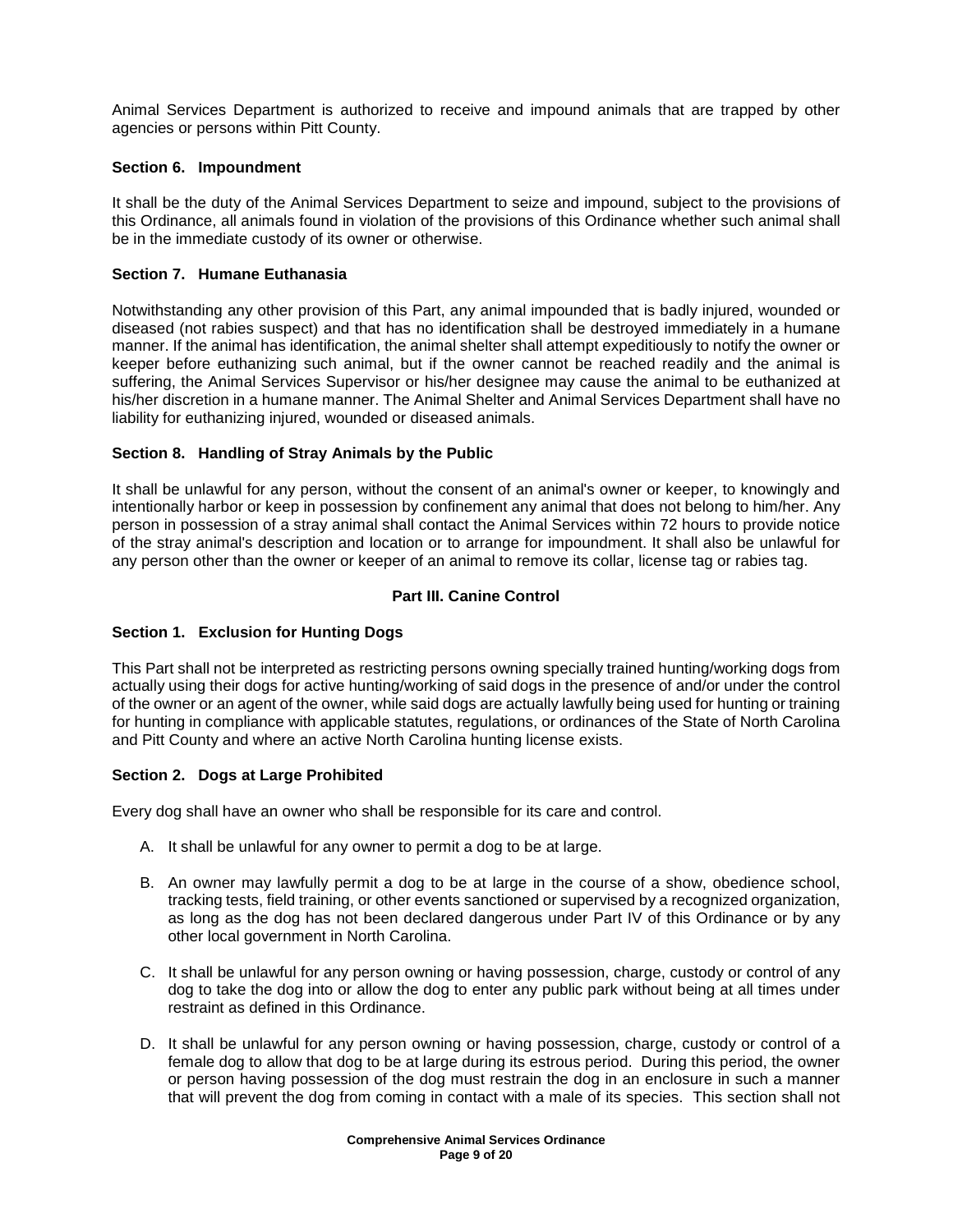be construed to prohibit the intentional breeding of dogs on the premises of the owners or keepers of the dogs involved.

E. The Animal Shelter shall insert a microchip in all dogs who have been impounded pursuant to this Ordinance, prior to reclamation by the dog's owner. The actual cost of the microchip shall be paid by the owner prior to reclamation.

## **Section 3. Impoundment**

- A. Any dog found to be at large in violation of this Part, shall be impounded by an Animal Services officer, law enforcement officer, or other person as authorized by the County.
- B. Pitt County Animal Services may, at its discretion, issue a written warning to the owner in lieu of impoundment if a dog is found running at large whose owner has been verified, and whose owner promptly and properly restrains said dog.

# **Section 4. Redemption**

- A. Redemption
	- 1. Notice: A good faith effort shall be made to notify owners of impounded dogs. If the owner is known, a written notice of impoundment shall be served on the owner or affixed to the owner's property. The written notice shall describe the dog, state the date, time and place the dog was picked up and inform the owner of the conditions whereby the dog may be redeemed. Instructions on how to determine if a dog has been impounded shall be posted at the Animal Shelter. The posting of these instructions at the Animal Shelter shall constitute adequate notice to an unknown owner.
	- 2. Ownership. Any person attempting to redeem an impounded dog shall present proof sufficient to satisfy shelter personnel of ownership of the dog.
- B. Time Limits
	- 1. Any person attempting to redeem a dog must make contact with the Pitt County Animal Shelter within 120 hours (5 days) of the dog being impounded.
- C. Payment of Penalties
	- 1. The owner of an impounded dog must pay all reclamation fees, boarding fees and civil penalties assessed against the dog before it may be released from the Shelter.
		- a. A dog shall become the property of the County if the owner fails to pay all amounts due and if the appropriate holding period has passed without the dog being claimed and all sums due paid in full.
		- b. Civil fees and penalties may be recovered by the County in a civil action in the nature of debt if the offender does not make prompt payment after being cited as set forth herein.

# **Part IV. Dangerous Dog**

### **Section 1. Application of Ordinance; Exceptions**

The provisions of this Part do not apply to: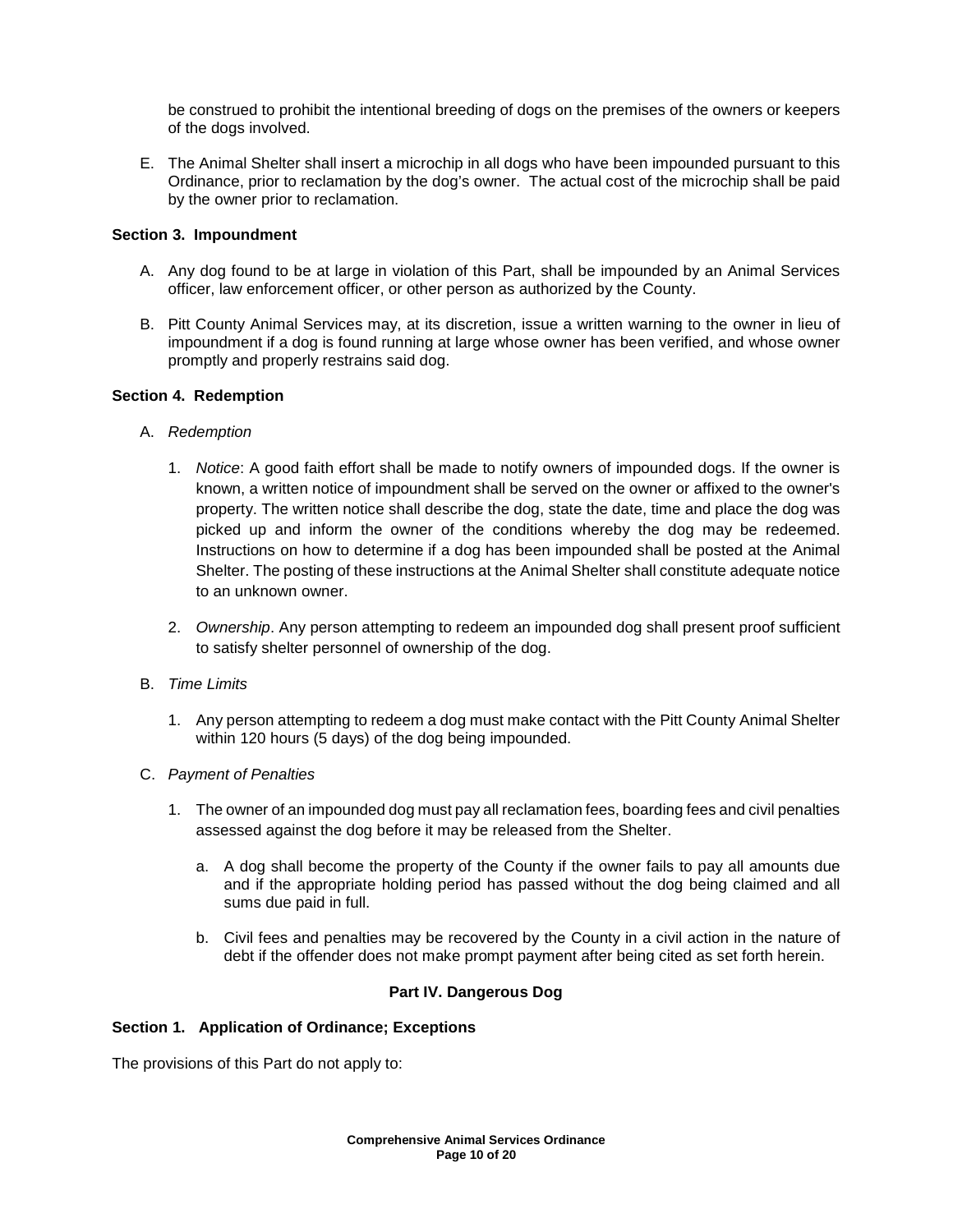- A. A law enforcement dog or guard dog being used by a law enforcement officer or bona fide professional security guard to carry out the law enforcement officer's or security guard's official duties or professional responsibilities;
- B. A dog where the injury or damage inflicted by the dog was sustained by a domestic animal while the dog was working as a hunting dog, herding dog, or predator control dog on the property of, or under the control of, its owner, keeper or harborer, and the damage or injury was to a species or type of domestic animal appropriate to the work of the dog; or
- C. A dog where the injury inflicted by the dog was sustained by a person who, at the time of the injury, was tormenting, abusing, or assaulting the dog, had tormented, abused, or assaulted the dog, or was committing or attempting to commit a crime.

# **Section 2. Reporting Requirements**

- A. Report required: (i) An owner, keeper or harborer of a dangerous dog or a dog that has attacked or bitten a person or domestic animal; (ii) a victim of or person witnessing such an attack or biting; (iii) a veterinarian treating a domestic animal for such an attack or biting; or (iv) a health care professional treating a person for such an attack or biting, shall report the following events to the Animal Services Department within ten (10) business days after the event has occurred:
	- 1. attack or biting by a dog upon any person or domestic animal, or
	- 2. The transfer, gift, sale, or other conveyance of ownership or possession of a dangerous dog, its confinement in a veterinary facility, its removal from the territorial jurisdiction of the county, or its death.
- B. Report data required: The data required in the report and the format thereof shall be as set forth in administrative procedures promulgated by the Animal Services Director. Any owner, keeper, or harborer of a dangerous dog that transfers, gifts, sells, or otherwise conveys that dangerous dog must inform the County all of the following within ten (10) business days:
	- 1. The name of the new owner, keeper, or harborer,
	- 2. The address of the new owner, keeper, or harborer,
	- 3. A telephone number for the new owner, keeper or harborer, and,
	- 4. The date the dangerous dog was transferred.

### **Section 3. Determination That a Dog is Dangerous or Vicious**

- A. Generally. Upon a complaint, or when he has reasonable suspicion, that a dog is dangerous or vicious, the Animal Services Director or his designee shall make a determination whether or not such dog is dangerous or vicious. Any determination that a dog is dangerous or vicious shall be made in a writing which summarizes the available evidence and which shall be mailed certified mail, return receipt requested, to both the complainant and the dog owner. If the determination is made that the suspect dog is dangerous, or vicious, the written determination shall order compliance with the appropriate provisions of this Part and the Director may impose reasonable conditions to maintain the public health and safety. The Director or his designee shall assess appropriate civil penalties if he determines that violations of this Ordinance have been established and may elect to pursue other remedies authorized by law.
- B. Appeals from determinations.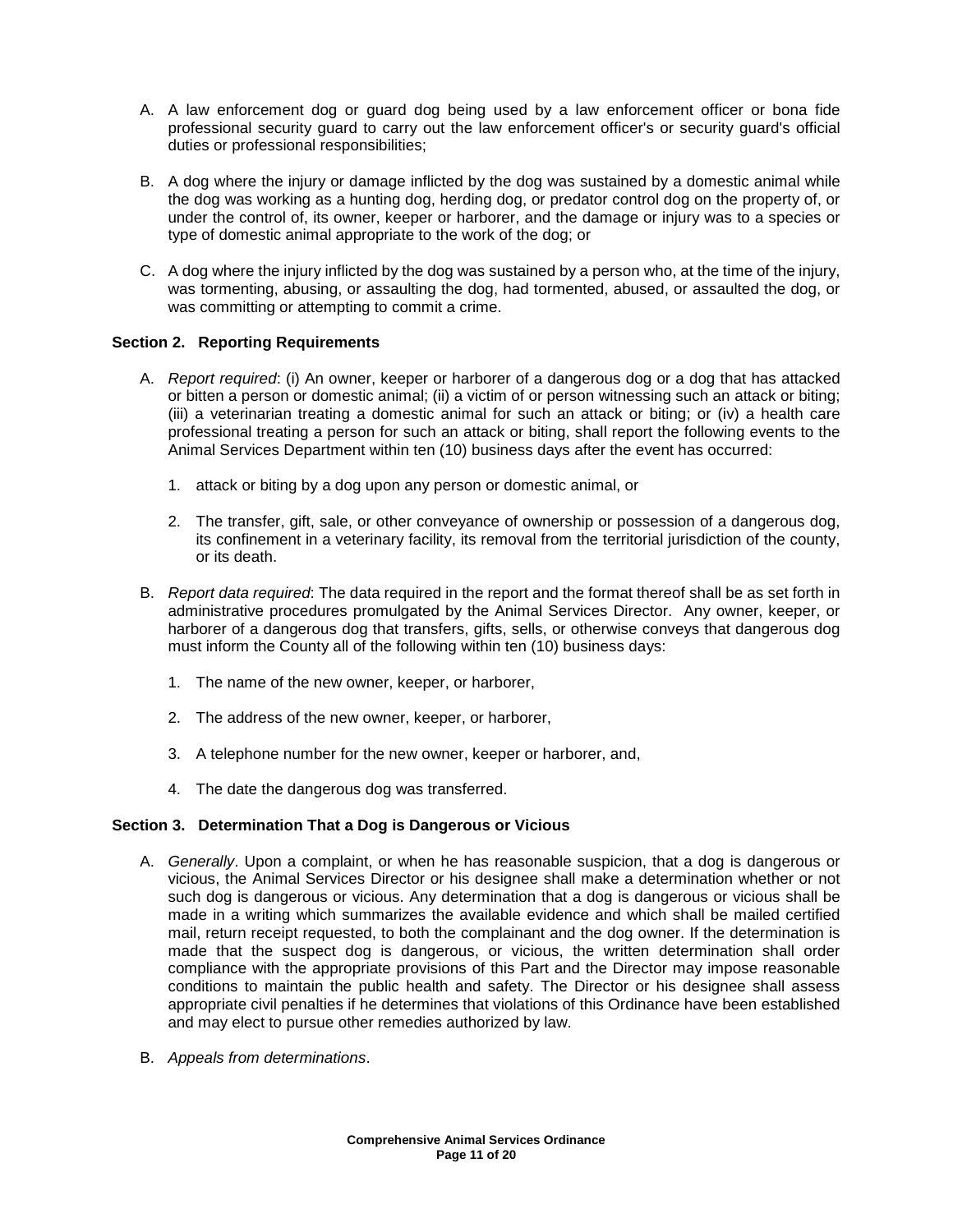- 1. Any party having a direct interest in the matter and aggrieved by any determination as provided in this Part may within three (3) business days of receiving such determination appeal such determination in writing, within three (3) business days to the Animal Services Board. The ruling of Animal Services Advisory Board shall be final, subject only to such appeal or certiorari proceeding as may be provided by law to the Superior Court for Pitt County, filed within ten (10) days of the date of the final determination by the Animal Services Advisory Board.
- 2. Any determination of the Animal Services Director may be appealed to the Animal Services Advisory Board by filing written objections with the Chairman of the Animal Services Advisory Board within three (3) days after such determination. The Animal Services Advisory Board shall schedule a hearing on such appeal within ten (10) business days of the filing of the written objections. The Animal Services Advisory Board shall render its decision as expeditiously as possible after the hearing. It shall deliver it to the parties and any person appearing at the hearing and requesting notice thereof, certified mail-return receipt requested, and file it concurrently with the Animal Services Director and the Office of the Pitt County Attorney.
- 3. Any appeal hearing before the Animal Services Advisory Board shall be conducted as follows:
	- a. The hearing shall be subject to the Open Meetings Law, and the notice required thereunder shall be posted and given as applicable;
	- b. The parties may appear pro se or be represented by an attorney;
	- c. Any person adversely affected by the appeal may appear and participate fully in the proceeding;
	- d. Participants may make any statements, present any evidence, or offer any witnesses on their behalf, on any relevant issue;
	- e. Participants shall be entitled to the right of cross examination;
	- f. The hearing shall be quasi-judicial in nature and all testimony shall be under oath;
	- g. Any participant shall be entitled to transcribe the proceeding at his own cost;
	- h. The Animal Services Advisory Board may affirm, deny, or affirm with conditions the determination appealed from. Any conditions imposed by the Animal Services Board shall be reasonable, shall be relevant to the issues in the matter, and shall have the effect of promoting the public health, safety and welfare.
	- i. The Animal Services Advisory Board shall announce its decision at an open meeting and render it in writing as expeditiously as possible at or following the hearing. Its decision shall contain findings of fact and conclusions in support of its decision.

### **Section 4. Registration and Permit Required**

- A. Registration Generally. Any person owning, keeping, or harboring a dog determined as set forth above to be dangerous shall register such dog with the Animal Services Department within five (5) days of such determination or may, in lieu of any hearing, register such dog voluntarily, which such voluntary registration shall constitute an admission and determination that the dog is dangerous.
- B. Registration of dog determined to be potentially dangerous or dangerous in other jurisdictions. Any person transporting a dog determined as set forth above to be potentially dangerous or dangerous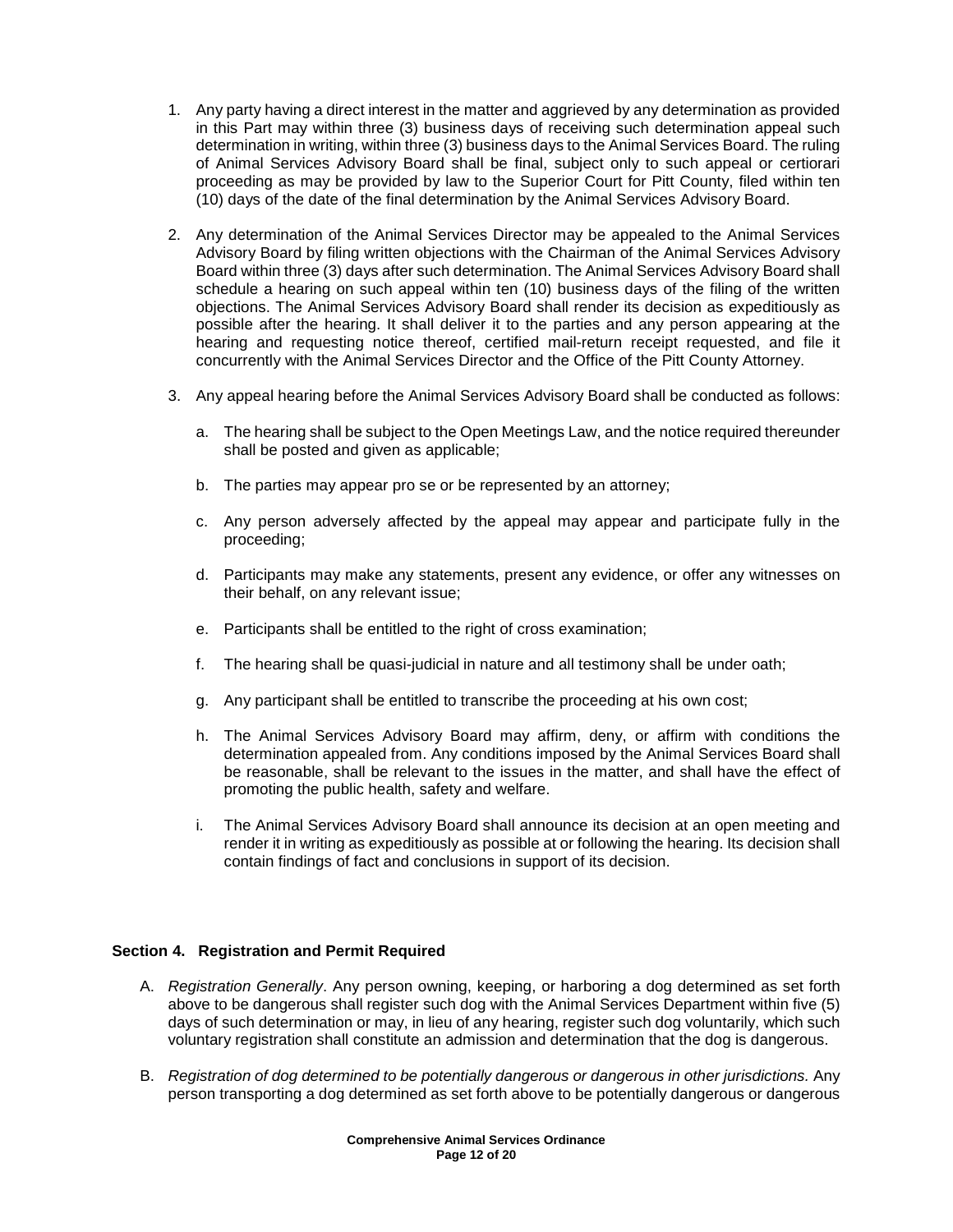into Pitt County from another North Carolina county or municipality must, within ten (10) days of entry of Pitt County, register said dog with the Animal Services Department.

- C. Relief from civil penalty. Voluntary registration of a dangerous dog by the owner, keeper or harborer thereof prior to a determination that a dog is dangerous, or within five (5) days (I) of an event establishing reasonable cause to believe that a dog is dangerous, or (II) of the acquisition of a dangerous dog, whichever later occurs, shall relieve such person from assessment of a civil penalty for any violation of this Ordinance occurring between such date, event, or acquisition and the date of registration.
- D. Permanent registration number required. Each dog registered as set forth above shall be assigned a registration number by the Animal Services Department, and the registered dog must be able to be identified by the registration number in one of the following ways: permanent chip implant, tattoo, microchip, branding, or some other permanent means by or at the expense of the owner, keeper, or harborer of the dog. No person shall remove such registration number once it is assigned and affixed.
- E. Permits Generally. After registration of a dangerous dog, or after a determination that such dog is dangerous, no person shall own, keep or harbor such dog thereafter within the territorial jurisdiction of this Ordinance without applying for and obtaining a permit from the Animal Services Department.
- F. Issuance of permit. The Animal Services Department shall issue a permit for a dangerous dog only upon submission of a complete, verified application, payment of the permit fee, and a finding by the director or his designee that required arrangements for housing of the dog and other public health and safety provisions are in effect, and that each dog for which a permit is issued does not pose an unreasonable threat to the public health, safety and general welfare if the permitee shall comply with the provisions of this Ordinance and the conditions of the permit. Each permit shall be conditioned on continued compliance with the provisions of this Part and other provisions of law, on continued compliance with and maintenance of the arrangements for housing and safety set forth in the permit application, and any special conditions the Director may deem reasonably necessary to protect the public health, safety and welfare in view of the particular circumstances and history of the dog concerned.
- G. Temporary permits. Following the registration of a dangerous dog or the impoundment of such a dog, upon application therefor and for good cause, the Director may issue a temporary permit allowing the owner, keeper or harborer of a registered dangerous dog to retain possession of such dog or to confine such dog at a veterinary facility or kennel approved by the Director. A temporary permit also may be issued to allow the transport of a dangerous dog from the territorial jurisdiction of this Ordinance. A temporary permit shall be issued subject to the same conditions to which a regular permit is subject and to any other conditions the Director may deem necessary to protect the public health, safety and welfare consistent with the provisions of this Ordinance. A temporary permit shall be valid only until the earlier of its expiration, revocation or the issuance or denial of a permit under the provisions of subparagraph (F).
- H. Term of permits and renewal thereof. No permit shall be issued under subparagraph (F) for a term of more than three (3) years but may in the Director's discretion be issued for a shorter period. Permits may be renewed, subject to the same terms and conditions required for initial permits.
- I. Revocation of permits. The Director may, upon notice and hearing and for good cause shown, revoke any permit or modify any terms, conditions or provisions thereof. If the Director deems it necessary to protect the public health or safety from any imminent threat or danger thereto, he may, without hearing, suspend any permit or any portion thereof for not more than thirty (30) days. Good cause for revocation or modification of a permit shall include, without limitation, violation of or failure to comply with any provision of this Ordinance or with any term, condition or provision of a permit.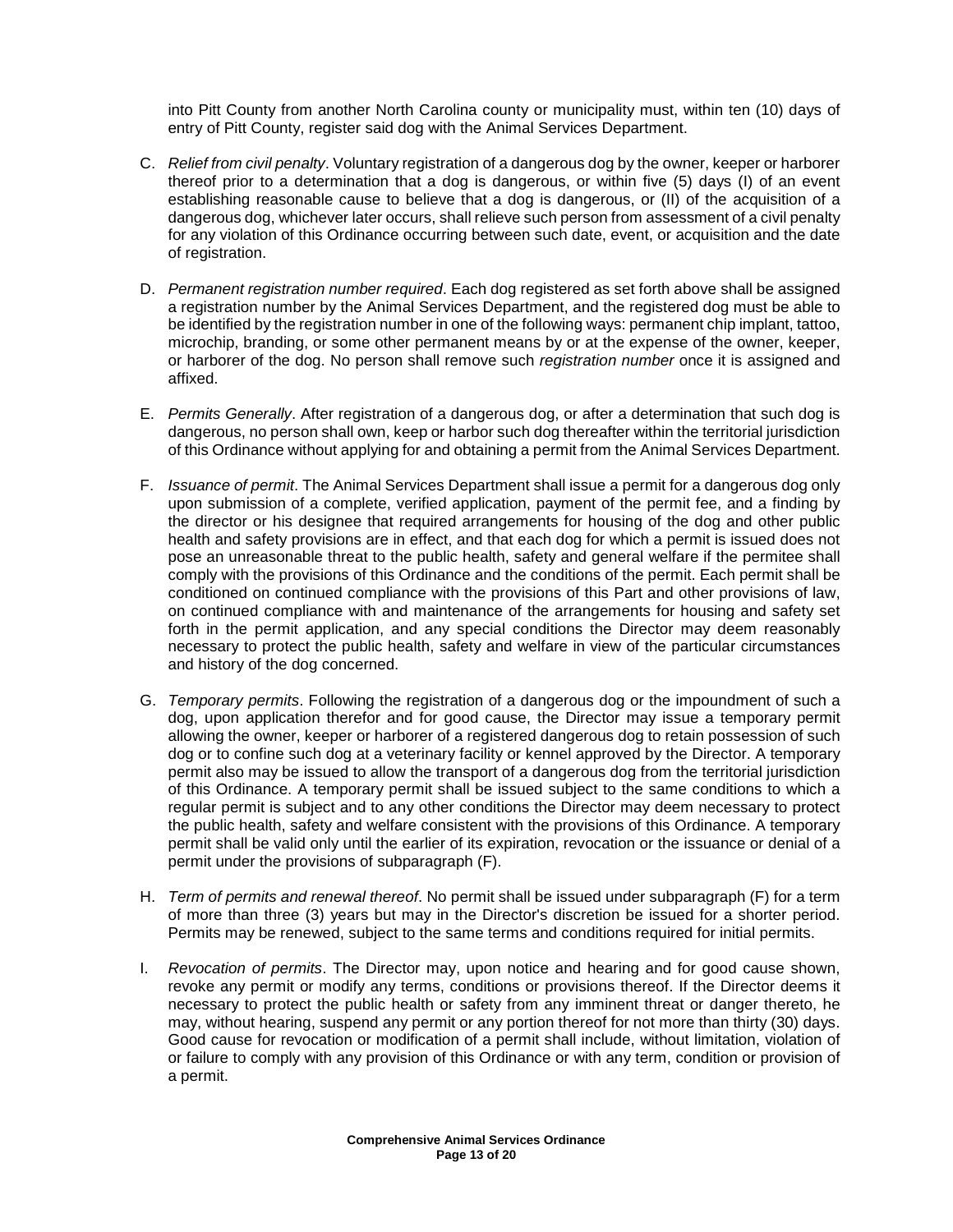- J. Inspections. The Director shall cause periodic inspections to be made of the premises of a permitee to assure compliance with the provisions of this Part and the applicable permit.
- K. Insurance. Every person owning, keeping or harboring a dog that has been declared dangerous shall purchase and maintain a policy of liability insurance covering any injury or property damage caused by the dog. Minimum policy limits shall be one hundred thousand dollars (\$100,000.00) personal injury or property damage, per occurrence. Such person shall cause a certificate or declaration of insurance to be furnished to the Director annually. Every calendar day that the required insurance is not in full force and effect shall constitute a violation of this Ordinance.

## **Section 6. Regulation of Dangerous and Vicious Dogs.**

No person shall own, keep or harbor a dangerous or vicious dog except in compliance with all provisions of this Ordinance, including:

- A. Dangerous Dogs. Dangerous dogs shall be subject to the following regulations:
	- 1. Such dog shall be kept, secured and restrained while on the real property of the person owning, keeping or harboring it only in the following ways:
		- a. In a building with doors, windows, and other exits securely fastened shut under the supervision and control of a responsible adult person capable of such supervision and control.
		- b. Securely kept in a locked enclosure which has secure sides, top and bottom and is constructed out of materials and in a manner which will preclude escape by the dog and prevent entry by small children. An underground electric fence is not a sufficient method of enclosure.
		- c. While outside a building or enclosure described above, securely leashed with a leash no longer than four (4) feet in length in the hands of and under the control of a responsible and competent person capable of such control and muzzled by a muzzling device sufficient to prevent such dog from biting persons or other animals.
		- d. Notwithstanding the foregoing, a dangerous dog shall not be left unattended on the owner's real property unless the dog is confined indoors, in a securely enclosed and locked pen, or in in a locked enclosure which has secure sides, top and bottom and is constructed out of materials and in a manner which will preclude escape by the dog and prevent entry by small children.
	- 2. No person owning, keeping, or harboring such a dog shall remove such a dog from the real property of such person except to bring such dog to a veterinarian or to the animal shelter, to remove such dog permanently from the territorial jurisdiction of this Ordinance, or to provide bona fide exercise necessary for the dog's continued good health. In the event of such removal, such dog shall be leashed and muzzled or otherwise securely restrained and muzzled.
	- 3. Such dog shall be sterilized within 10 days from the final determination that the dog is dangerous.
- B. Signage. Any owner of a dangerous dog shall erect a sign (2' x 2') on the enclosure housing said dog which shall read:

# BEWARE OF DOG

C. Vicious dogs. No person shall keep or harbor a vicious dog within the territorial jurisdiction of this Ordinance, except as follows: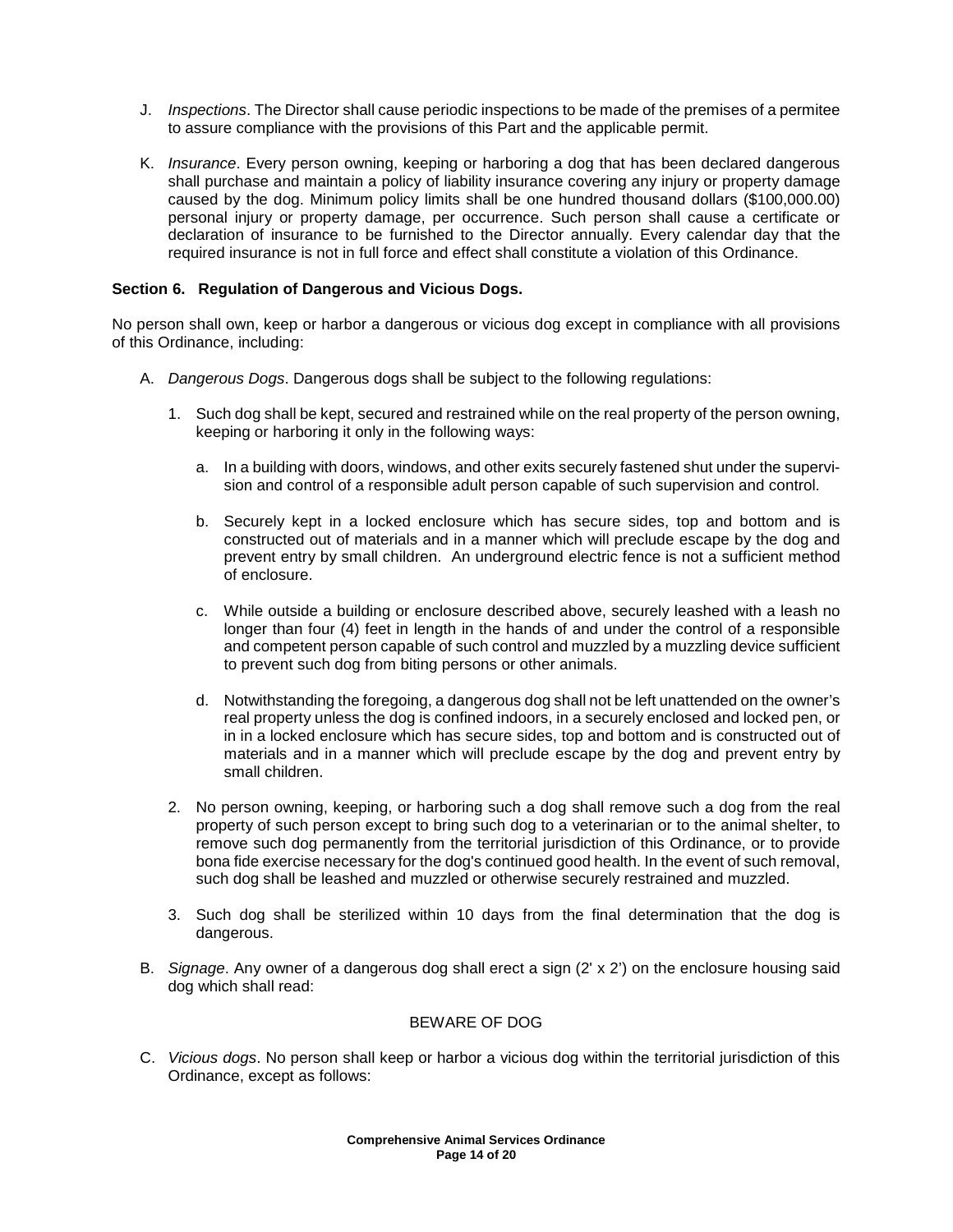- 1. Pending appeal, in the care and custody of a veterinarian, at the owner's sole expense, for the purposes of treatment or quarantine or pending appeal as herein provided of the determination that the dog is vicious, in which case the dog shall be kept and secured by the veterinarian as provided herein for a dangerous dog.
- 2. Pending appeal, in the custody of the animal shelter, at the owner's sole expense, pending disposition in accordance with the provisions of this Ordinance.
- 3. Upon exhaustion of all appeals, a vicious dog shall be surrendered to the animal shelter to be humanely disposed of in accordance with the rules and regulations of the animal shelter.

## **Section 7. Impoundment of Dangerous Dogs**

- A. Apprehension and surrender. Upon an initial determination or upon registration of a dog to be dangerous, or if the Director has reasonable suspicion to believe that a dangerous dog is being kept or harbored within the territorial jurisdiction of this Ordinance in violation of it or of a permit issued hereunder, Animal Services Officers and law enforcement officers of Pitt County and of any municipality subject to this Ordinance shall impound such dog. It shall be a violation of this Ordinance to fail or refuse to surrender such dog to such officers upon their lawful demand. The officer impounding such a dog shall deliver the same to the animal shelter.
- B. Confinement. A dog impounded by or surrendered to an Animal Services Officer or law enforcement officer as provided herein shall be confined in the animal shelter or, upon request of the owner, keeper or harborer of the dog, or a permitee hereunder, and at such person's expense, at a private veterinary facility or kennel approved by the Director, subject to the following conditions:
	- 1. Costs of impoundment. Impoundment shall be at the expense of the owner, keeper or harborer of the dog, or of the permitee. Costs of impoundment at the animal shelter shall be paid by the person liable therefor at the daily rate therefore. The costs of impoundment at a veterinary facility or kennel shall be paid by the person liable therefore pursuant to the terms of the agreement between such person and the proprietor of such facility or kennel. In no event shall Pitt County or any municipality subject to this Ordinance be liable for or pay for impoundment at such private facility or kennel.
	- 2. Release from impoundment. No such dog shall be released from impoundment as provided herein except upon registration of such dog and issuance as provided herein of a permit or temporary permit allowing such release. No such dog shall be released from the animal shelter until costs of confinement of such dog, any registration and permit fees for such dog, and any civil penalties assessed in connection with such dog have been paid in full.
	- 3. Disposition of unclaimed or abandoned dogs. The following dogs impounded at the animal shelter pursuant to this Ordinance shall be deemed abandoned and disposed of in accordance with the provisions of this Ordinance and the rules and regulations of the animal shelter:
		- a. Any dog which remains unclaimed by its owner, keeper or harborer or permitee thereof for a period more than ten (10) days or a period of lawful quarantine, whichever is longer.
		- b. Any dog claimed by its owner, keeper or harborer, which is confined for a period in excess of ten (10) days, or a period of lawful quarantine, whichever is longer, during which no application has been made for a permit or temporary permit; provided, however, the Director shall extend such time upon a showing of justifiable delay in such action by the owner, keeper, harborer or permittee thereof.

#### **Section 8. Violations, Penalties and Other Remedies**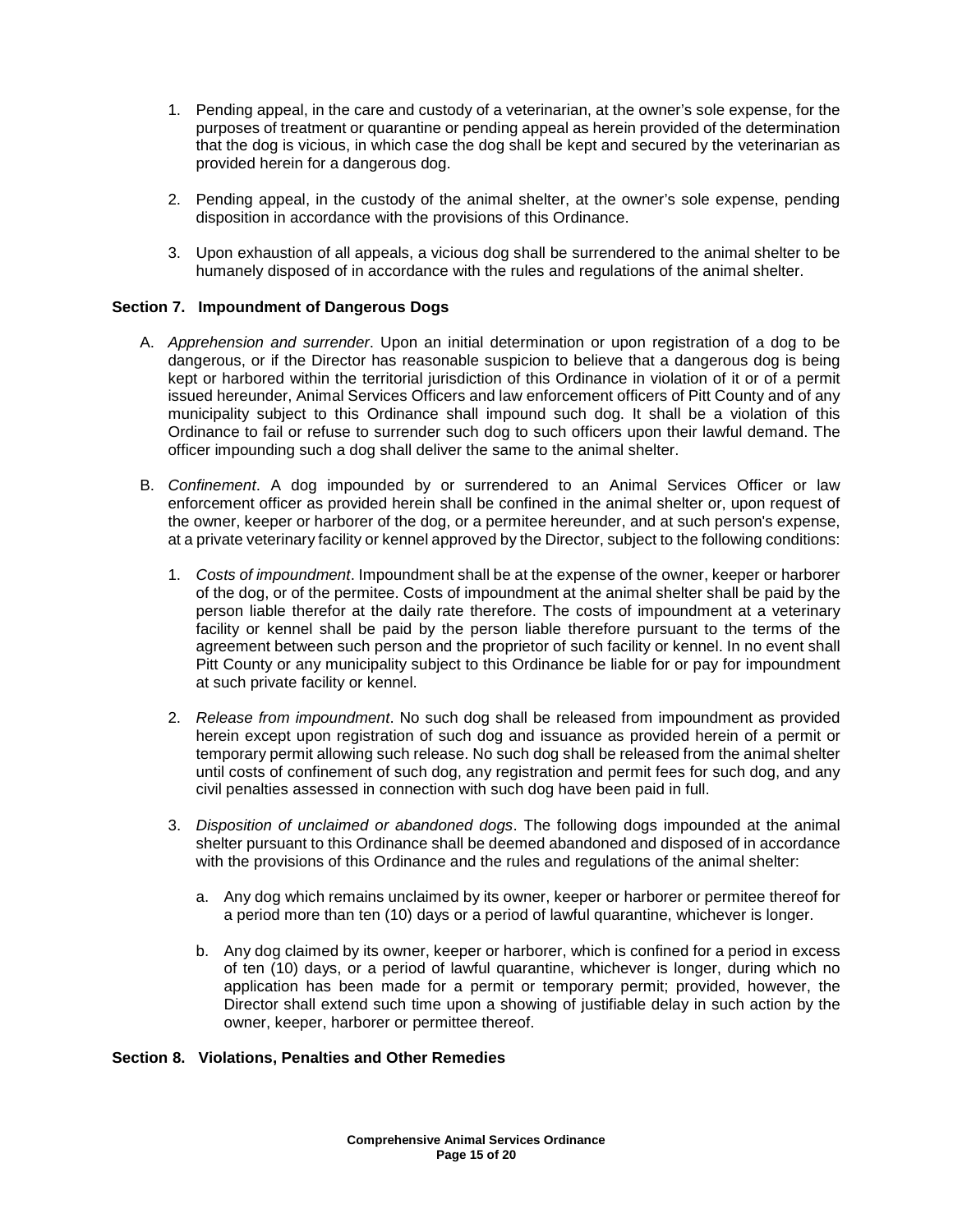- A. Violations. Each act or conduct prohibited by this Part and each failure to comply with a mandatory provision of this Part shall constitute a violation. Each day's continuing act or conduct prohibited hereby and each day's continuing failure to comply shall constitute a separate and distinct offense. Violations shall subject the violator to civil penalties and to other remedies allowed by law. For the purposes of assessing civil penalties, violations of this Part are classified as follows:
	- 1. Class I violations:
		- a. Failure to report an event for which a report is required.
		- b. Failure to register a potentially dangerous, dangerous or vicious dog as required.
		- c. Any other violation not otherwise classified in this Section.
	- 2. Class II violations:
		- a. Keeping or harboring a vicious dog within the territorial jurisdiction of this Ordinance in violation of this Ordinance.
		- b. Keeping or harboring a dangerous dog within the territorial jurisdiction of this Ordinance in violation of terms, conditions and provisions of a permit or of the housing and restraint requirements of this Ordinance.
		- c. Failure to surrender a potentially dangerous or dangerous dog to an Animal Services Officer or law enforcement officer for impoundment as required by this Ordinance.
		- d. Willfully or negligently allowing a potentially dangerous, dangerous or vicious dog to leave the premises where it is required to be kept and harbored.
	- 3. Class III violations:
		- a. Willfully or negligently allowing a potentially dangerous, dangerous or vicious dog to leave the premises where it is required to be kept and harbored, when such dog has thereafter committed an attack or a biting.
		- b. Refusal to surrender a vicious dog to an Animal Services Officer or law enforcement officer for impoundment as required by this Ordinance.
		- c. Failure to maintain insurance as required herein.
- B. Civil penalties. The following civil penalties shall be assessed for each class of violation:
	- 1. Class I violations:
		- a. One hundred dollars (\$100.00) for each day of a violation.
	- 2. Class II violations:
		- a. Two hundred dollars (\$200.00) for each day of a violation.
	- 3. Class III violations:
		- a. Three hundred (\$300.00) for each day of a violation.

## **Section 9. Administrative Provisions**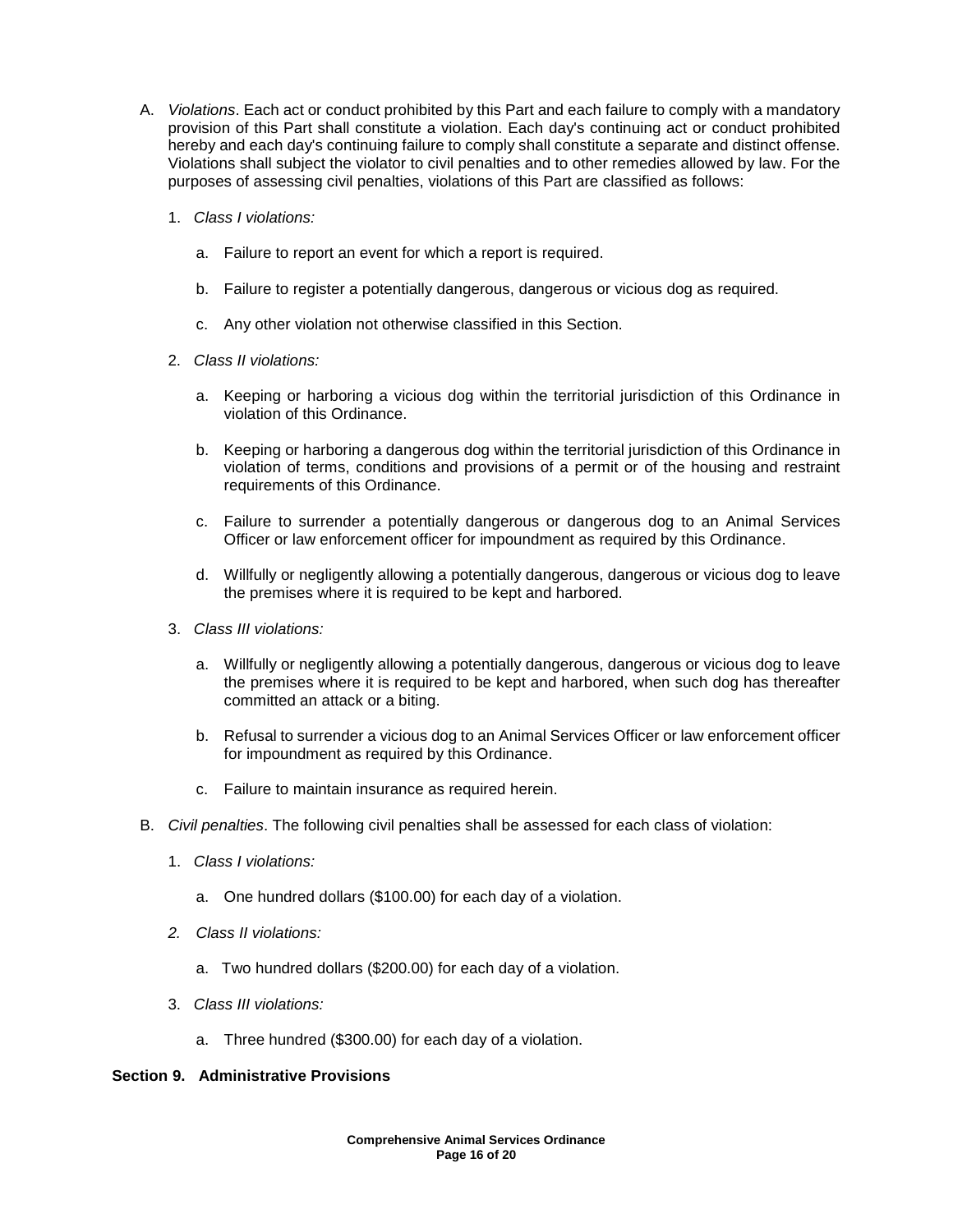- A. Responsibility. The Director shall administer and enforce this Ordinance and shall promulgate rules and regulations for such administration and enforcement as may be necessary or desirable to such end.
- B. Citations assessing civil penalties. The Director or any Animal Services Officer shall have authority to investigate alleged or suspected violations of this Ordinance and upon the determination by such person, based on observation or other evidence, that a violation has occurred, each such person shall have the authority to issue a written citation for violation of this Ordinance and to assess a civil penalty in the amount due. Such citation shall be mailed the violator by an Animal Services Officer, a law enforcement officer, certified mail, return receipt requested, addressed to the last known address of the violator, or shall be personally delivered to the violator or to some responsible person at the violator's residence. Service shall be complete upon personal delivery as provided herein or upon execution of a receipt for the certified mail by the violator or his agent in the event of such service. If a civil penalty duly assessed is not paid when due, the Director shall initiate an action in a court of competent jurisdiction to collect such amount due.
- C. Authority to enter upon premises. Animal Services Officers shall have authority to enter into and inspect any premises, dwellings, rooming units, barns and other outbuildings, any part of the curtilage thereof, or any yard or other enclosure to (I) conduct any investigation of a dog alleged or suspected of being dangerous or vicious, or (II) apprehend a dog determined to be dangerous or vicious or as which there is reasonable suspicion to believe is dangerous or vicious, or (III) to investigate any violation of this Ordinance, or (IV) to serve a citation upon a person for violation of this Ordinance. Notwithstanding the foregoing, any Animal Services Officer shall only make such entry upon consent, pursuant to an administrative search warrant under G.S. 15-27.2, or otherwise as authorized by law.
- D. Authority to immobilize or kill a dangerous or vicious dog.
	- 1. If in the course of investigating, apprehending or otherwise taking custody a dangerous or vicious dog, or a dog as to which there is reasonable suspicion to believe is dangerous or vicious, such dog is not securely restrained and an Animal Services Officer or a law enforcement officer has reasonable cause to believe the dog poses an imminent risk of serious physical injury or death to any person or domestic animal, said officer shall have authority to render such dog immobile by means of tranquilizers or other safe drugs or, if that is not safely or timely possible under the circumstances, then said officer may humanely dispose of said dog.
	- 2. If a dangerous or vicious dog impounded in the animal shelter cannot be cared for or handled without risk of serious physical injury or death to persons caring for or handling such dog or to other animals, an Animal Services Officer shall have the authority to render such dog immobile by means of tranquilizers or other safe drugs or, if that is not safely or timely possible under the circumstances, then said officer may humanely dispose of said dog.
	- 3. An Animal Services Officer may humanely dispose of any dog being investigated under the provisions of this Ordinance at the request of or with the consent of its owner, keeper, or harborer.

# **Section 10. Computation of Time**

In computing any period of time prescribed or allowed by this Part, the day of the act or event after which the designated period of time begins to run is not to be included. The last day of the period so computed is to be included, unless it is a Saturday, Sunday or legal holiday when the Pitt County Animal Shelter is closed, in which event the period runs until the end of the next day which is not a Saturday, Sunday or legal holiday when the Pitt County Animal Shelter is closed. When the period of time prescribed is less than seven days, intermediate Saturdays, Sundays and holidays shall be excluded in the computation.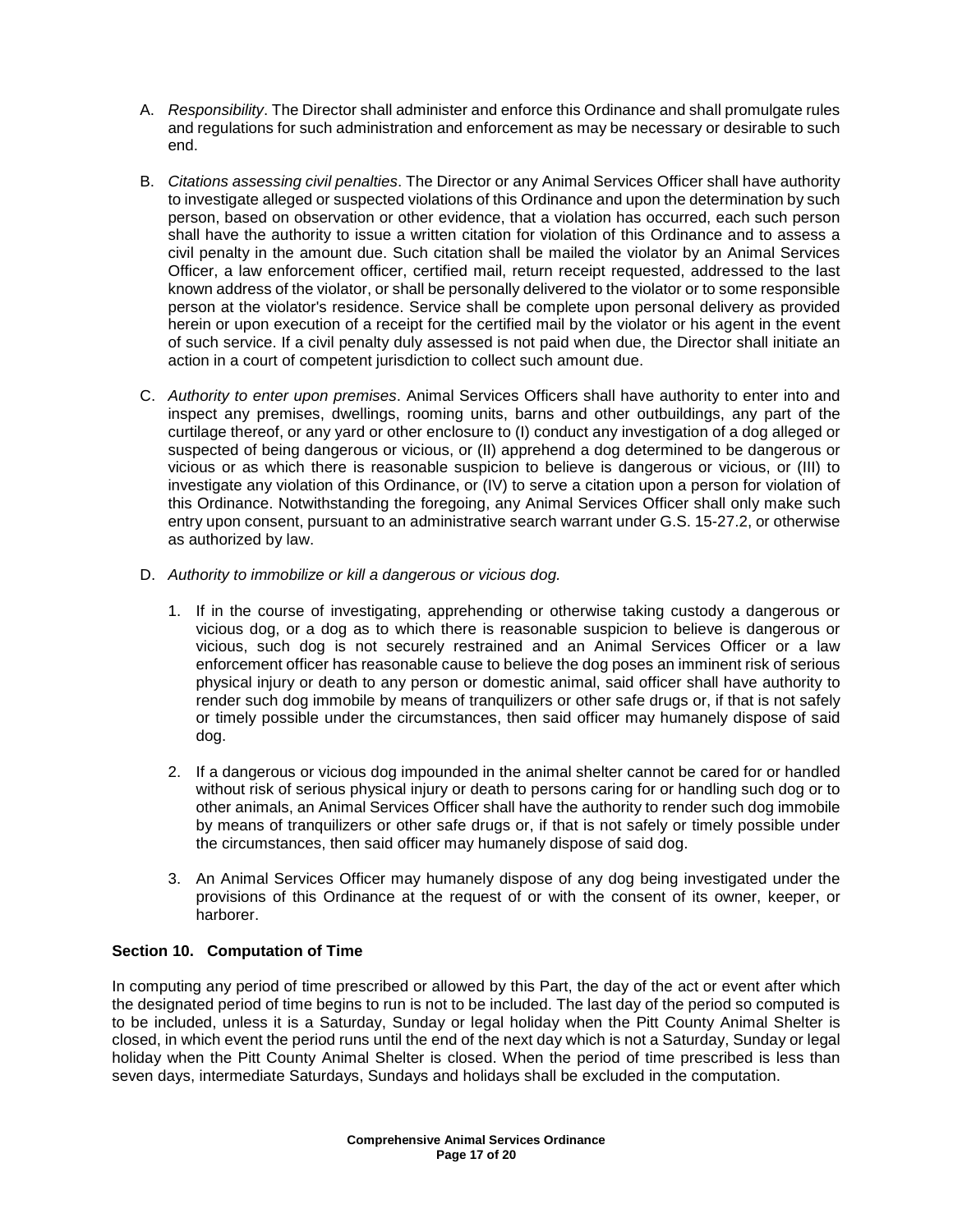## **Part V. Large Commercial Breeders**

### **Section 1. - Standards of care for large commercial breeders.**

- A. Any large commercial breeder shall provide the following for each animal owned, kept, or maintained by that person:
	- 1. Exercise on a daily basis outside of the animal's primary enclosure.
	- 2. Fresh food and water daily.
	- 3. Fresh food provided at appropriate intervals to maintain a healthy weight.
	- 4. Appropriate veterinary care, including routine and preventative care.
	- 5. Daily assessment of each animal's overall health and behavior.
	- 6. Appropriate and prompt treatment or attention to any deviation in health.
	- 7. Preventative care sufficient to keep animals free from internal and external parasites.
	- 8. When necessary, euthanasia performed humanely by a licensed veterinarian or Animal Services.
	- 9. A primary enclosure that:
		- a. Is constructed and maintained so that animals are securely confined;
		- b. Does not cause injury to the animals;
		- c. Protects the animals from extreme weather conditions;
		- d. Is maintained in a sanitary manner;
		- e. Is large enough that each animal can sit, stand, lie down, or turn around comfortably with no overcrowding. Minimum space requirements shall comply with the following formula:
			- i. (Length of the animal in inches  $+6$ )  $\times$  (length of animal in inches  $+6$ ) = required floor space in inches per animal,
			- ii. Required floor space in inches/144  $=$  required floor space in square feet,
		- f. Allows for all animals to be removed from the enclosure during cleaning; and
		- g. Solid flooring that provides solid footing.
	- 10. No more than four (4) dogs or (4) cats shall be housed in the same primary enclosure without supervision.
	- 11. Lighting that provides a regular lighting cycle for the animals.
	- 12. Shall keep the whole facility and enclosures clean and free from debris and odor, shall remove feces and dispose of the same as frequently as necessary, and any bedding materials made available to the animals shall be clean and not pose a threat to the health and welfare of the dogs and/or cats.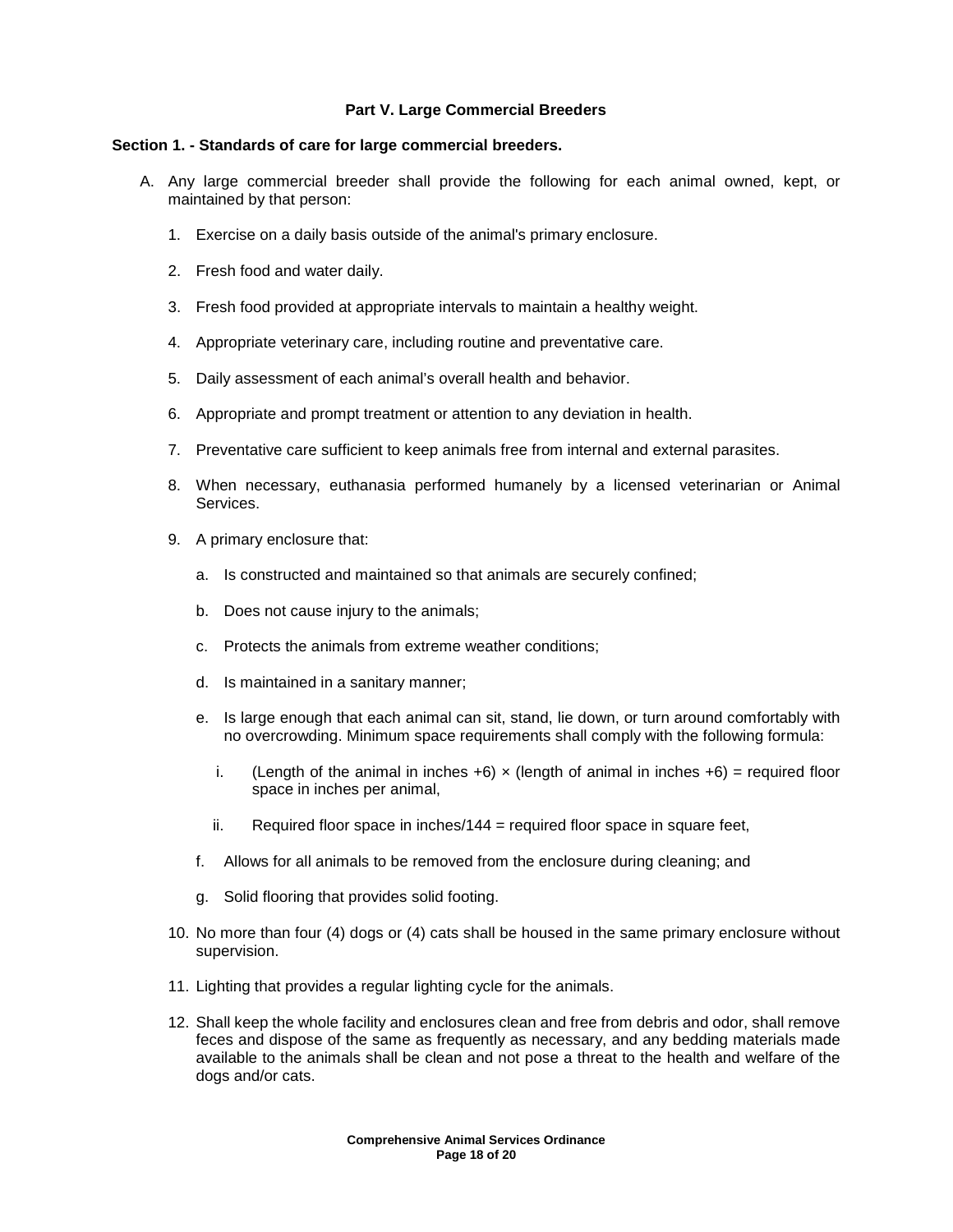- B. All large commercial breeders must register with Pitt County Animal Services.
- C. All breeders must complete an annual application and pay an annual nonrefundable registration fee of fifty dollars (\$50.00).
- D. Upon submission of the annual application and registration fee to Animal Services, all applicants must provide Animal Services sufficient documentation to show compliance with this subsection before any permit allowing any large breeder operation will be issued.
- E. All breeders are subject to annual and random inspections by Pitt County Animal Services. All random inspections are performed at the discretion of Pitt County Animal Services.
- F. Upon request of an animal services officer, the breeder shall furnish to animal services all medical records of all animals owned by the breeder.
- G. The provisions of this section are in addition to, and not in lieu of, any other law protecting the welfare of animals.
- H. This section shall not be construed to place any numerical limits on the number of dogs or cats a person may own when those animals are not being used for breeding.
- I. This section does not apply to kennels operated solely for the purpose of boarding dogs or cats or kennels exclusively used for training dogs or cats for hunting, sporting, field trials, or show.
- J. This Part shall go into effect one year after the passage of this ordinance.
- K. Pitt County Animal Services Department is tasked with educating and distributing material to any large commercial dog and/or cat breeder which state the County's guidelines, and how to comply with said guidelines.

# **Part VI. Exotic and Dangerous Exotic Animals**

### **Section 1**. **Registration Period of One Year for Dangerous Exotic Animals.**

- A. Dangerous Exotic Animals as defined by this Ordinance shall be registered with Pitt County Animal Services within one year from the date this Ordinance is adopted.
- B. An owner of a dangerous exotic animal must complete a registration application, which shall be supplied by the Director. The application, once completed, shall contain the following information:
	- 1. Name, address and telephone number of the applicant.
	- 2. A description of the animal, including species, sex and body weight.
	- 3. The address of the premises where the animal will be kept.
	- 4. Proof of the applicant's ability to respond in damages for bodily injury or death of any person or for damages to property owned by another person which may result from the ownership, keeping or maintenance of such animal. Proof of ability to respond in damages shall be given by filing with the Animal Services Director a certificate of insurance from an insurance company authorized to do business in the state, stating that the applicant is insured by a policy with a minimum coverage of one hundred thousand dollars (\$100,000.00) per claim to compensate persons for personal injury and property damage. In lieu of insurance the owner may post with the health director a surety bond in the same amounts conditioned upon payment of such damages. Such certificate of insurance or bond shall provide that no cancellation of the